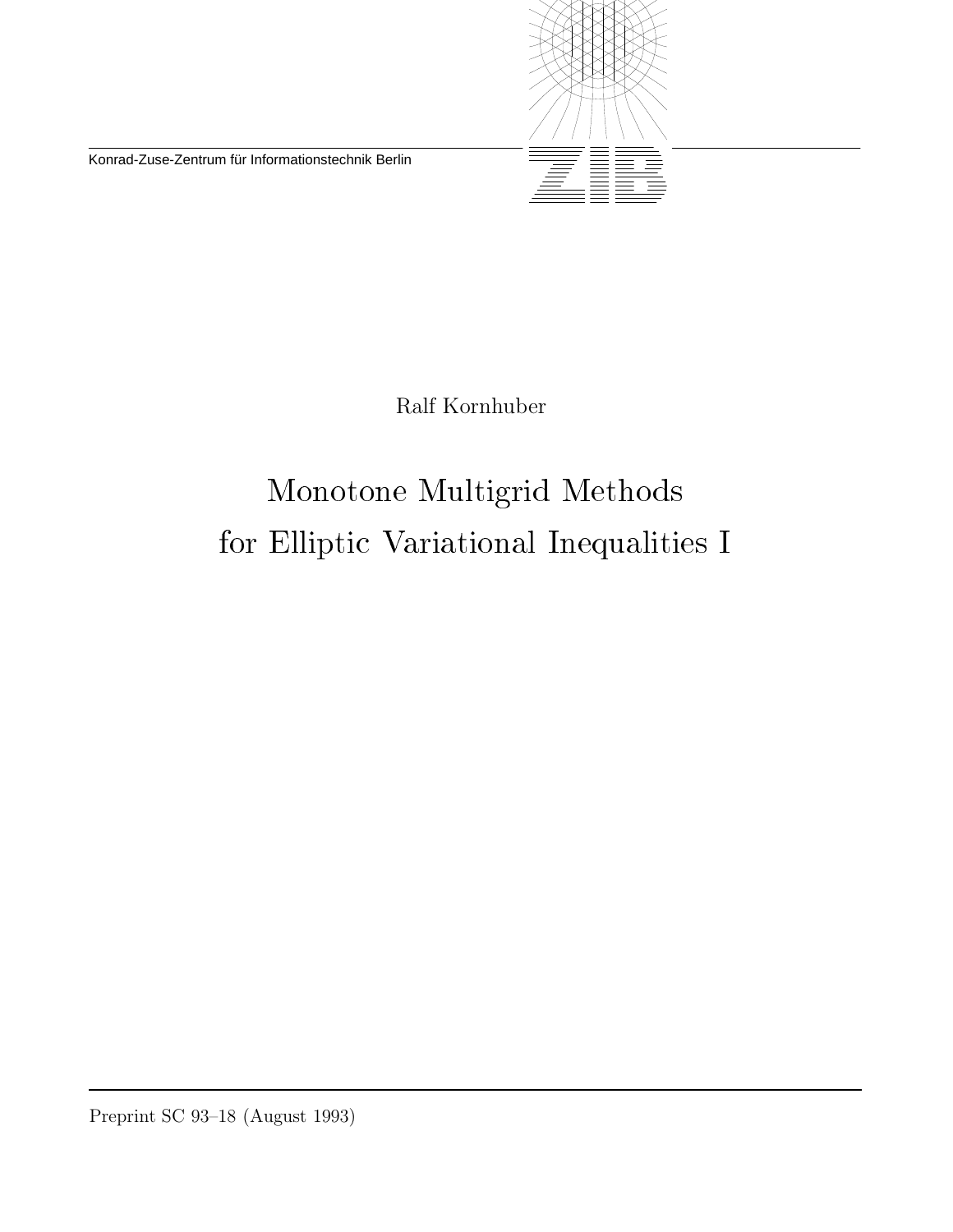# Monotone Multigrid Methodsfor Elliptic Variational Inequalities I

Ralf Kornhuber

**Abstract.** Extending well–known linear concepts of successive subspace correction, we arrive at extended relaxation methods for elliptic variational inequalities. Extended underrelaxations are called monotone multigrid methods, if they are quasioptimal in a certain sense. By construction, all monotone multigrid methods are globally convergent. We take a closer look at two natural variants, which are called symmetric and unsymmetric multigrid methods, respectively. While the asymptotic convergence rates of the symmetric method suffer from insufficient coarse–grid transport, it turns out in our numerical experiments that reasonable application of the unsymmetric multigrid method may lead to the same efficiency as in the linear, unconstrained case.

**Key words:** obstacle problems, adaptive finite element methods, multigrid methods

**AMS (MOS) subject classifications:** 65N30, 65N55, 35J85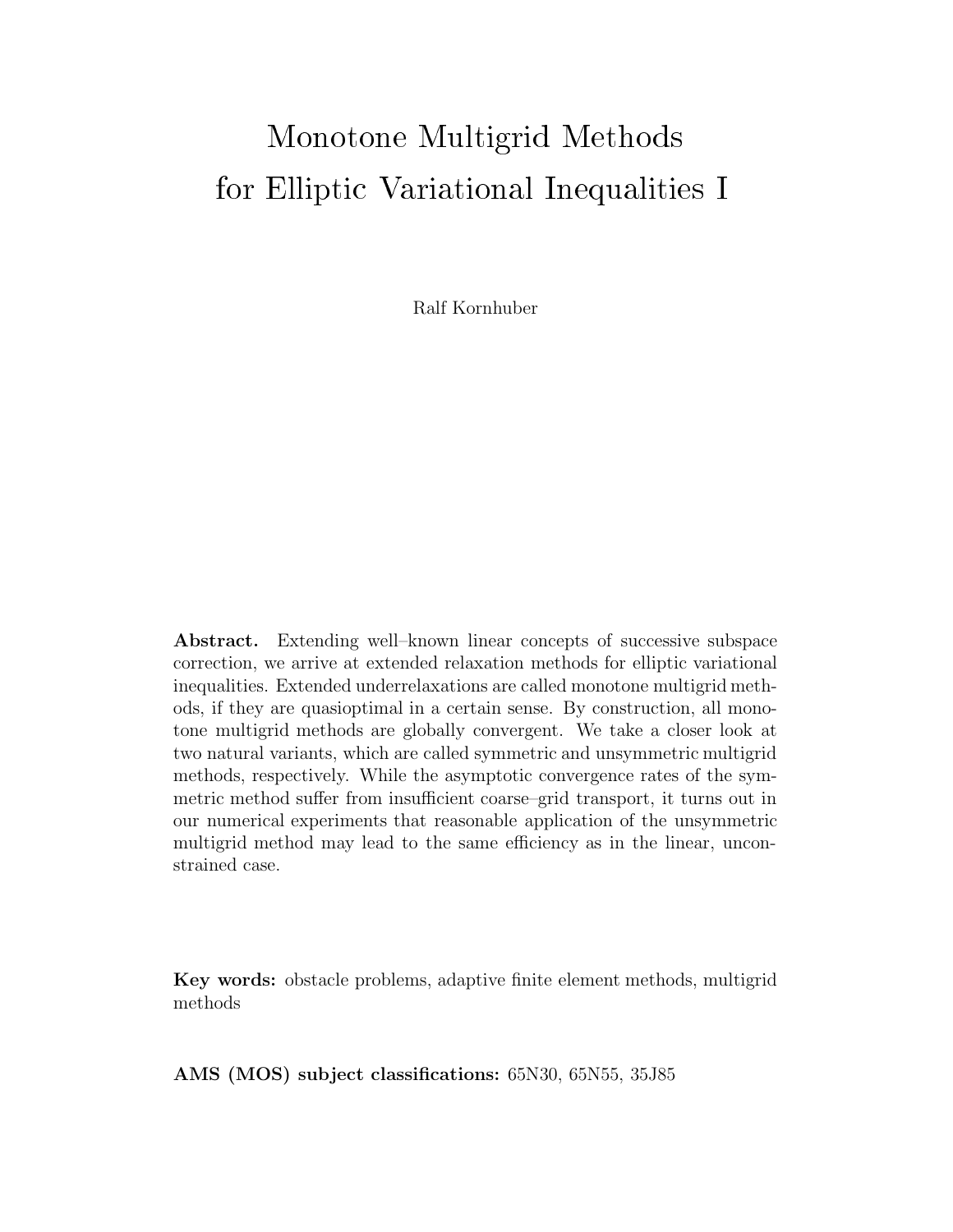# Chapter 1

# Introduction

Let  $\Omega$  be a polygonal domain in the Euclidean space  $\mathbb{R}^2$ . We consider the optimization problem

$$
u \in \mathcal{K} : \qquad \mathcal{J}(u) \leq \mathcal{J}(v), \quad v \in \mathcal{K}, \tag{1.1}
$$

on a closed, convex subset  $\mathcal{K} \subset H_0^1(\Omega)$  of the form

$$
\mathcal{K} = \{ v \in H_0^1(\Omega) \mid v(x) \le \varphi(x) \text{ a.e. in } \Omega \},\tag{1.2}
$$

with some obstacle function  $\varphi \in H^1(\Omega) \cap C(\overline{\Omega})$ , satisfying  $\varphi(x) \geq 0$  on the boundary  $\partial \Omega$ . The quadratic functional  $\mathcal{J}$ ,

$$
\mathcal{J}(v) = \frac{1}{2}a(v, v) - \ell(v), \quad v \in \mathcal{K},\tag{1.3}
$$

is induced by a continuous, symmetric and  $H_0^1(\Omega)$ -elliptic bilinear form

$$
a(v, w) = \int_{\Omega} \sum_{i,j=1}^{2} a_{ij} \partial_i v \partial_j w \, dx
$$

and a linear functional  $\ell \in H^{-1}(\Omega)$ . It is well–known (c.f. Glowinski [11]) that the obstacle problem (1.1) can be rewritten as the following elliptic variational inequality of the first kind

$$
u \in \mathcal{K} : \qquad a(u, v - u) \ge \ell(v - u), \quad v \in \mathcal{K}, \tag{1.4}
$$

and admits a unique solution  $u \in \mathcal{K}$ .

Obstacle problems play an important role in the mathematical modeling of a variety of free boundary problems, arising for instance in porous media flow, device simulation or nonlinear mechanics. We refer to Baiocchi and Capelo [1], Cottle et al. [7], Glowinski [11], Kinderlehrer and Stampaccia [19] or Rodrigues [27] for detailed information.

Let  $\mathcal{T}_j$  be a given partition of  $\Omega$  in triangles  $t \in \mathcal{T}_j$  with minimal diameter of order  $2^{-j}$ . We denote the set of interior nodes and edges by  $\mathcal{N}_j$  and  $\mathcal{E}_j$ , respectively. Discretizing (1.1) by continuous, piecewise linear finite elements  $\mathcal{S}_j$ , we obtain the finite dimensional problem

$$
u_j \in \mathcal{K}_j: \qquad \mathcal{J}(u_j) \le \mathcal{J}(v), \quad v \in \mathcal{K}_j. \tag{1.5}
$$

Here the set  $\mathcal{K} \subset H_0^1(\Omega)$  is replaced by its discrete analogue  $\mathcal{K}_j \subset \mathcal{S}_j$ ,

$$
\mathcal{K}_j = \{ v \in \mathcal{S}_j \mid v(p) \le \varphi_j(p), \ p \in \mathcal{N}_j \},
$$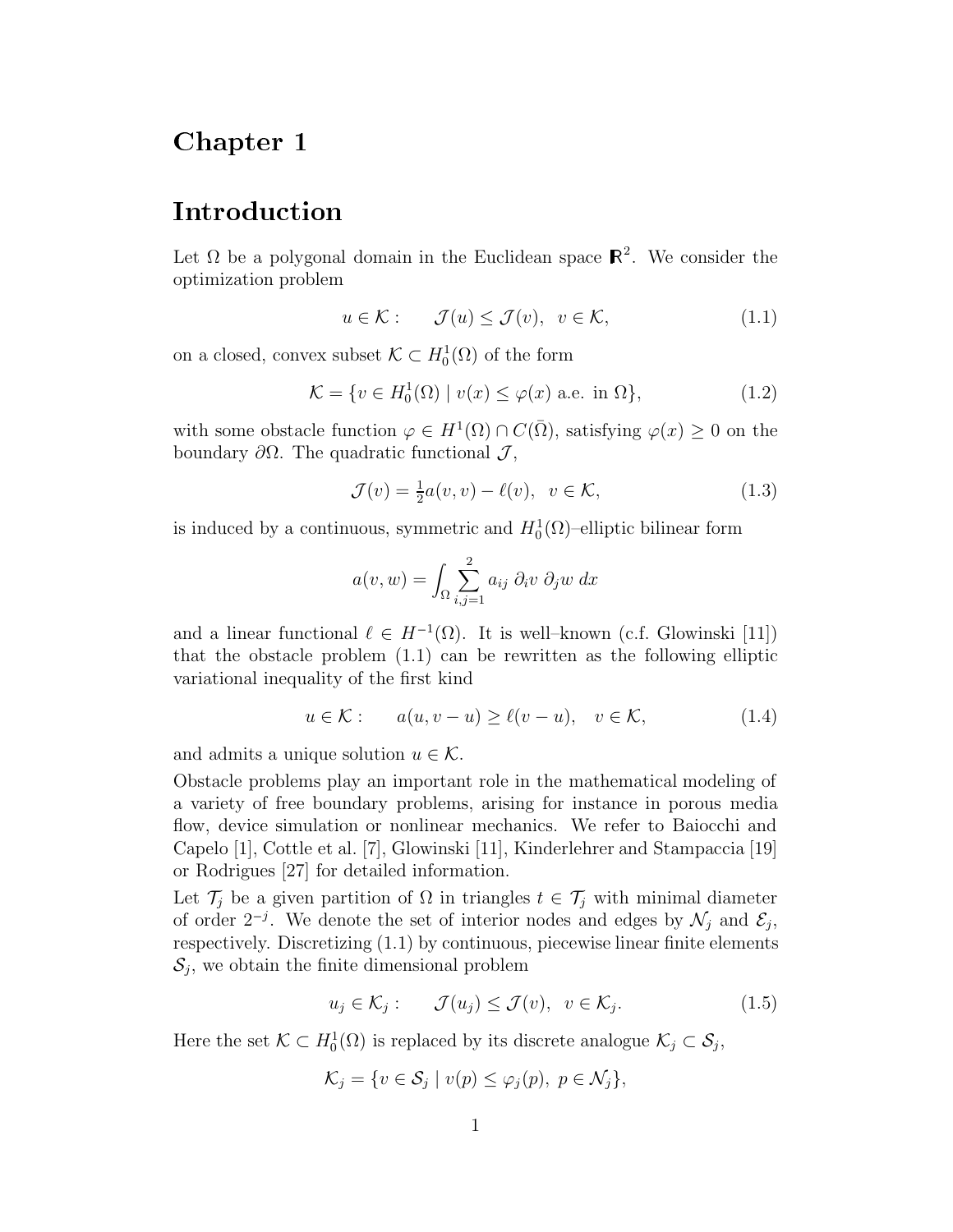induced by the  $S_j$ –interpolate  $\varphi_j$  of  $\varphi$ . Of course, (1.6) is uniquely solvable and can be reformulated as the variational inequality

$$
u_j \in \mathcal{K}_j: \qquad a(u_j, v - u_j) \ge \ell(v - u_j), \quad v \in \mathcal{K}_j. \tag{1.6}
$$

It is well–known (c.f. Glowinski [11]) that  $u_j$  is converging to  $u$  in  $H_0^1(\Omega)$ , if the meshsize of  $\mathcal{T}_j$  tends to zero and the interior angles of  $t \in \mathcal{T}_j$  are uniformly bounded from below.

Let  $\Lambda_j$  denote the set of nodal basis functions of  $S_j$ . The standard projected Gauss–Seidel method for the iterative solution of (1.5) is resulting from the successive optimization of  $\mathcal J$  in the direction of the basis functions  $\lambda \in \Lambda_i$ . This single–grid relaxation typically suffers from rapidly deteriorating convergence rates when proceeding to more and more refined triangulations. This undesirable behavior stimulated the development of various multigrid methods based on a hierarchy of triangulations [6, 4, 14, 15, 16, 17, 25, 26, 30]. However, even if applied to simple model problems, all those methods suffer either from missing robustness or from unsatisfactory convergence rates. *Monotone multigrid methods* to be presented in this paper are globally convergent and exhibit asymptotic convergence rates of order 1−O(*j−*<sup>2</sup>) without any regularity assumptions on the free boundary. Moreover, in our numerical experiments we observed the same efficiency as for related linear multigrid methods in the corresponding unconstrained case.

The paper is organized as follows. In Section 2, we present a general approach to construct iterative methods for the discrete problem (1.5) by extending the set of fine–grid search directions  $\Lambda_i$ . More precisely, for a given  $\nu$ –th iterate  $u_j^{\nu}, \nu \geq 0$ , we choose a suitable finite set  $M_c^{\nu} \subset \mathcal{S}_j$  of additional search directions, to compute the next iterate  $u_j^{\nu+1}$  by successive, constrained optimization of  $\mathcal J$  in the direction of  $\mu \in M^{\nu} = \Lambda_j \cup M_c^{\nu}$ . This so–called *extended relaxation* can be regarded as a generalized multigrid method for (1.5). Indeed, in case of linear problems, we recover the standard multigrid V–cycle with incomplete Gauss–Seidel smoother by adding the set  $M_c = \Lambda_c$  of all *new* coarse–grid nodal basis functions to the fine–grid nodal basis  $\Lambda_i$ . See the excellent overviews of Xu [31] and Yserentant [33] for further information. Of course, extended relaxations can be also interpreted as successive subspace corrections or nonlinear multiplicative Schwarz methods.

Usually, the local optimization problems corresponding to  $\mu \in M_c^{\nu}$  cannot be evaluated efficiently, motivating the approximation by suitable inexact solvers. Replacing the fine–grid constraints by more restrictive *local obstacles*, we arrive at *extended underrelaxations* preserving non–increasing energy also by the approximate corrections. It is shown that extended underrelaxations are globally convergent.

In Section 3, we use this general approach to construct two families of monotone multigrid methods, which are introduced as extended underrelaxations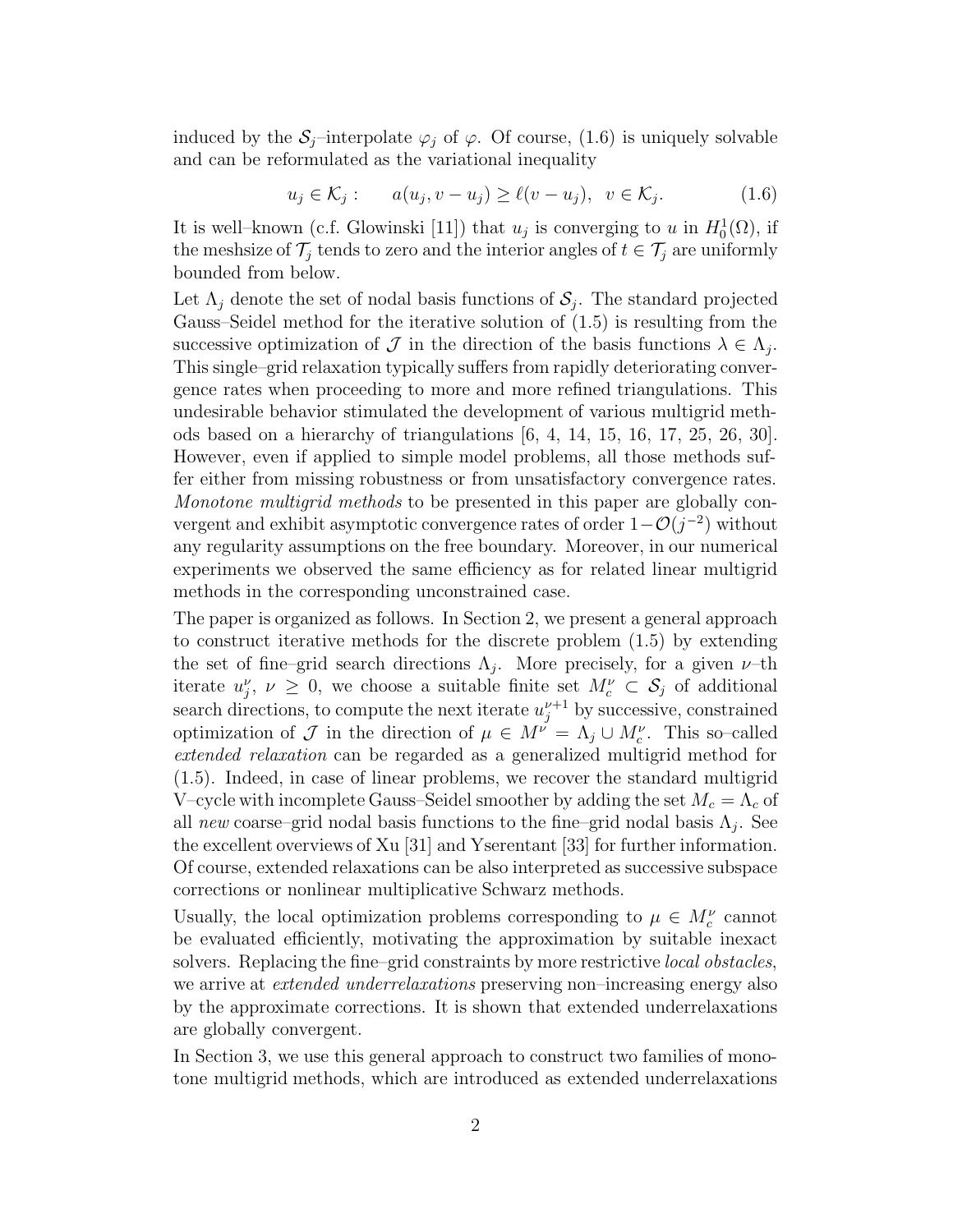based on sufficiently large sets  $M^{\nu}$ ,  $\nu \geq 0$ . Generalizing the standard V–cycle to variational inequalities, we first extend  $\Lambda_j$  by the set  $\Lambda_c$  to the multilevel nodal basis  $\Lambda = \Lambda_j \cup \Lambda_c$ , which then is used as a constant set  $M^{\nu} = \Lambda$ ,  $\nu \geq 0$ , of search directions. In this way, the method of Mandel [25, 26] is recovered. For linear finite elements the local obstacles used by Mandel [26] can be easily improved.

Compared to the unconstrained case, this so–called *symmetric* multigrid approach usually still suffers from unsatisfactory asymptotic convergence rates, resulting from a possibly poor decomposition of the reduced subspace  $S_j^{\circ}$ by the corresponding subset  $\Lambda^{\circ} \subset \Lambda$ . Hence, we improve the coarse–grid transport by suitable *unsymmetric* truncation of the coarse–grid functions  $\lambda \in \Lambda_c$  (c.f. Hoppe and Kornhuber [18]), providing variable search directions  $M^{\nu} = \Lambda_j \cup \tilde{\Lambda}_c^{\nu}, \nu \geq 0$ , which depend on the actual guess of the discrete free boundary. As a consequence, the possible inactivation of active points is performed only on the fine grid. We emphasize that both the symmetric and the unsymmetric approach are permanent extensions of linear multigrid methods, reducing to the standard V–cycle with incomplete Gauss–Seidel smoother, if  $u_j$  has no contact with the obstacle  $\varphi_j$ . Applying recent results on linear multigrid methods (c.f. Kornhuber and Yserentant [23]) to the reduced linear problems, we obtain  $1 - \mathcal{O}(i^{-2})$  estimates of the asymptotic convergence rate without any regularity assumptions on the free boundary. Global estimates of the convergence rates will be a subject of future research.

In multigrid terminology, the unsymmetric truncation of coarse–grid basis functions amounts to well–known perturbations of the weighted restrictions and prolongations in the neighborhood of the free boundary. It seems that the good convergence properties of the multigrid method proposed by Brandt and Cryer [6] are an outcome of such modified restrictions and prolongations. However, the present lack of a convergence proof may be due to the slightly inconsistent use of these modifications.

The final Section 4 is devoted to some illustrative numerical experiments. Compared to the symmetric approach, we obtained tremendously improved asymptotic convergence rates of the unsymmetric multigrid method, while approximately the same number of iterations was needed to fix the exact active set. For the unsymmetric method, we also found a better convergence behavior than for the considered variant of Brandt and Cryer's method [6], which in turn was mostly superior to the symmetric scheme, but failed in some of our numerical experiments. Moreover, using the interpolated results from the previous level, we observed the same efficiency of the constrained unsymmetric multigrid method as in the corresponding unconstrained case.

The concept of extended underrelaxations as described herein is open to various generalizations. For example, the treatment of more general boundary conditions and lower or double obstacle problems is obvious. In view of re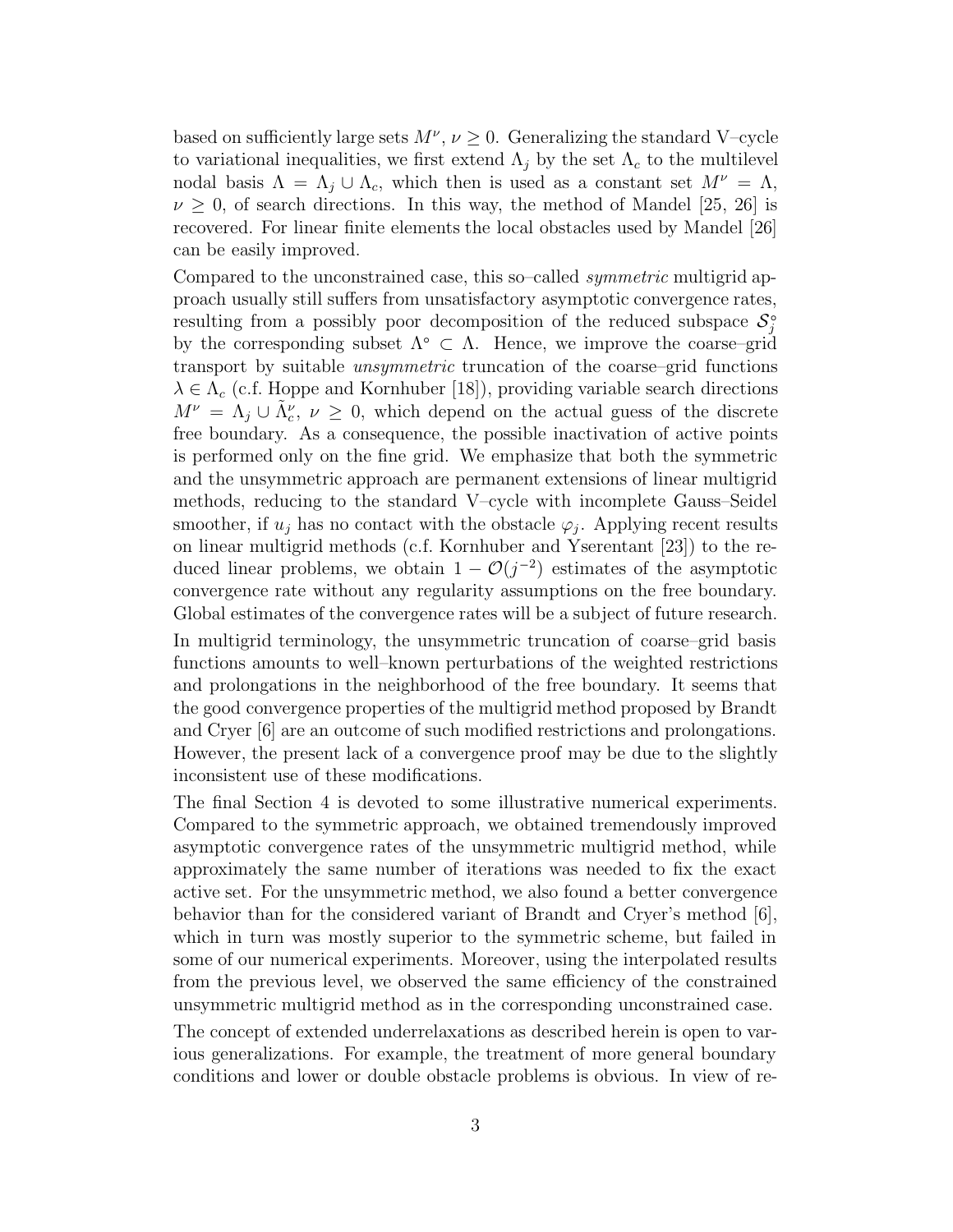cent work on multilevel methods in three space dimensions (c.f. Bornemann et al. [5], Erdmann et al. [9, 10]), the extension of the presented algorithms to the 3–D case is straightforward. Elliptic variational inequalities of the second kind occurring for instance in nonlinear mechanics or time–discretized two– phase Stefan problems, will be treated in the second part of this paper [20].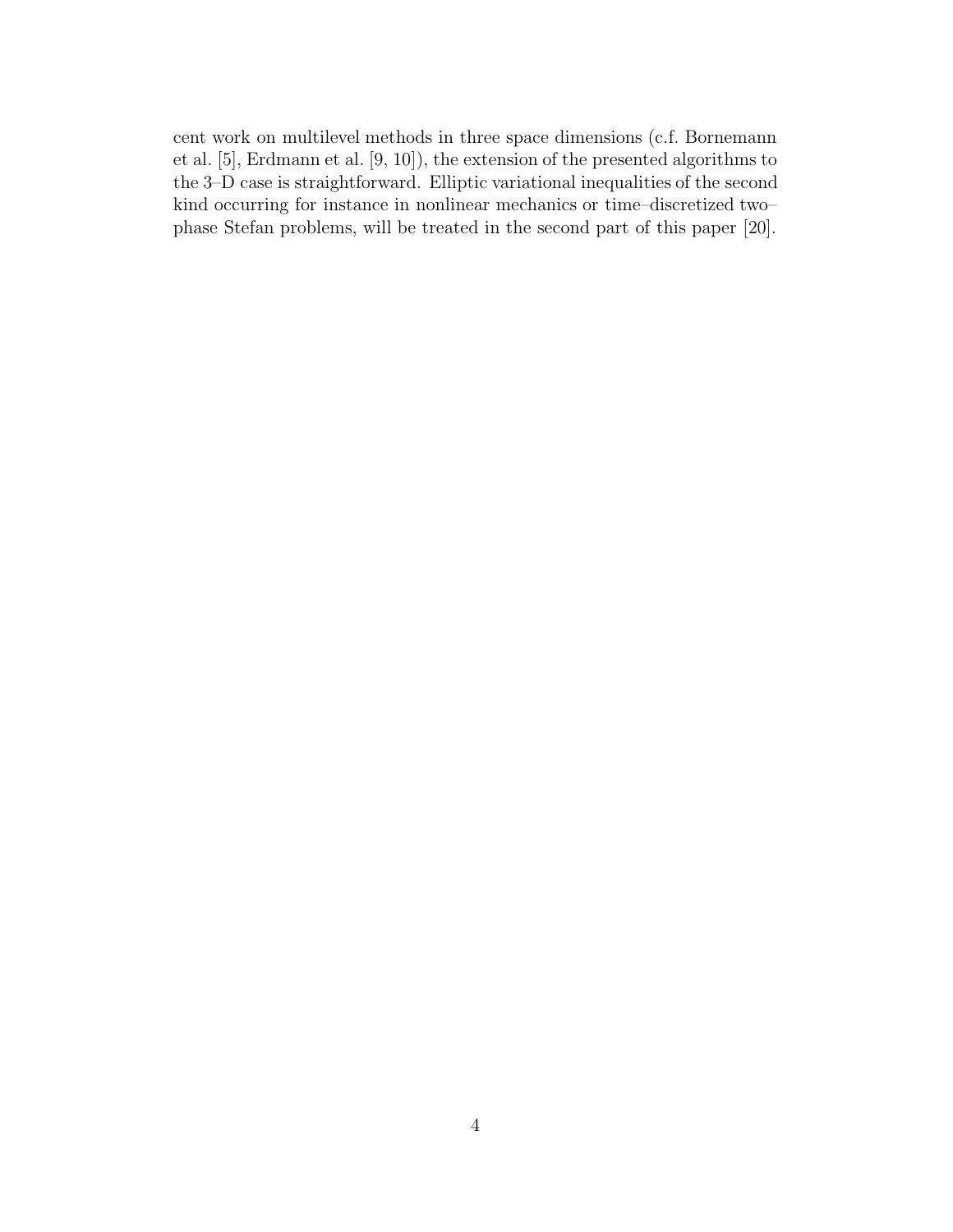#### Chapter 2

# Extended Relaxation Methods

We will describe one step of an extended relaxation method for the iterative solution of (1.5), as applied to a given *ν*-th iterate  $u_j^{\nu} \in S_j$ ,  $\nu \geq 0$ . For this reason, let  $M^{\nu} = \Lambda_j \cup M_c^{\nu}$  be the union of the nodal basis functions  $\Lambda_j = \{\lambda_p^{(j)} \mid p \in \mathcal{N}_j\}$  of  $\mathcal{S}_j$  and a suitably chosen subset  $M_c^{\nu} \subset \mathcal{S}_j$ . To allow for a possible adaptation of the additional search directions to the unknown discrete free boundary, the set  $M_c^{\nu}$  may change in each iteration step. In view of future applications, the elements of  $M_c^{\nu}$  are called *coarse-grid functions* in contrast to the *fine–grid functions* contained in  $\Lambda_i$ . We select a suitable enumeration of  $M^{\nu} = {\mu_1^{\nu} \dots, \mu_{m^{\nu}}}$  and introduce the one-dimensional subspaces  $V_l^{\nu} = \text{span}\{\mu_l^{\nu}\}, \, l = 1, \ldots, m^{\nu}$ . For notational convenience, the index *ν* will be suppressed whenever possible.

Starting with  $w_0 = u_j^{\nu}$ , the *extended relaxation method induced by*  $M^{\nu}$  provides the next iterate  $u_j^{\nu+1} = w_m$  by successive subspace correction, producing the intermediate iterates  $w_l = w_{l-1} + v_l^*$ ,  $l = 1, \ldots, m$ . The corrections  $v_l^*$  are the unique solutions of the local subproblems

$$
v_l^* \in \mathcal{D}_l^* : \qquad a(v_l^*, v - v_l^*) \ge \ell(v - v_l^*) - a(w_{l-1}, v - v_l^*), \quad v \in \mathcal{D}_l^*, \tag{2.1}
$$

where the closed, convex subsets  $\mathcal{D}_{l}^{*} = \mathcal{D}_{l}^{*}(w_{l-1})$  are defined by

$$
\mathcal{D}_{l}^{*}(w_{l-1}) = \{ v \in V_{l} \mid w_{l-1}(p) + v(p) \leq \varphi_{j}(p), \ p \in \mathcal{N}_{j} \cap \text{ int } \text{supp } \mu_{l} \}.
$$

Note that  $(2.1)$  is just the nonlinear multiplicative Schwarz method for  $(1.5)$ induced by the splitting

$$
\mathcal{S}_j = \sum_{l=1}^m V_l,\tag{2.2}
$$

which may change in each iteration step. Of course, each of the local subproblems  $(2.1)$  provides a unique solution  $v_l^*$ . The scheme  $(2.1)$  is monotone in the sense that

$$
\mathcal{J}(w_l) \le \mathcal{J}(w_{l-1}),\tag{2.3}
$$

if  $w_{l-1}$  ∈  $K_j$ . For arbitrary  $u_j^{\nu} = w_0$  ∈  $S_j$ , we have  $w_l$  ∈  $K_{j,l}$  ⊃  $K_j$  with

$$
\mathcal{K}_{j,l} = \{w \in \mathcal{S}_j \mid w(p) \leq \varphi_j(p), p \in \mathcal{N}_j \cap \bigcup_{i=1}^l \text{ int } \text{supp } \mu_i\}, l = 0, \ldots, m,
$$

providing  $u_j^{\nu+1} \in \mathcal{K}_j$ .

The efficient evaluation of (2.1) suffers from the fact that the values of a given  $v \in V_l$  at all  $p \in \mathcal{N}_j \cap \text{int supp } \mu_l$  are required, to check the constraints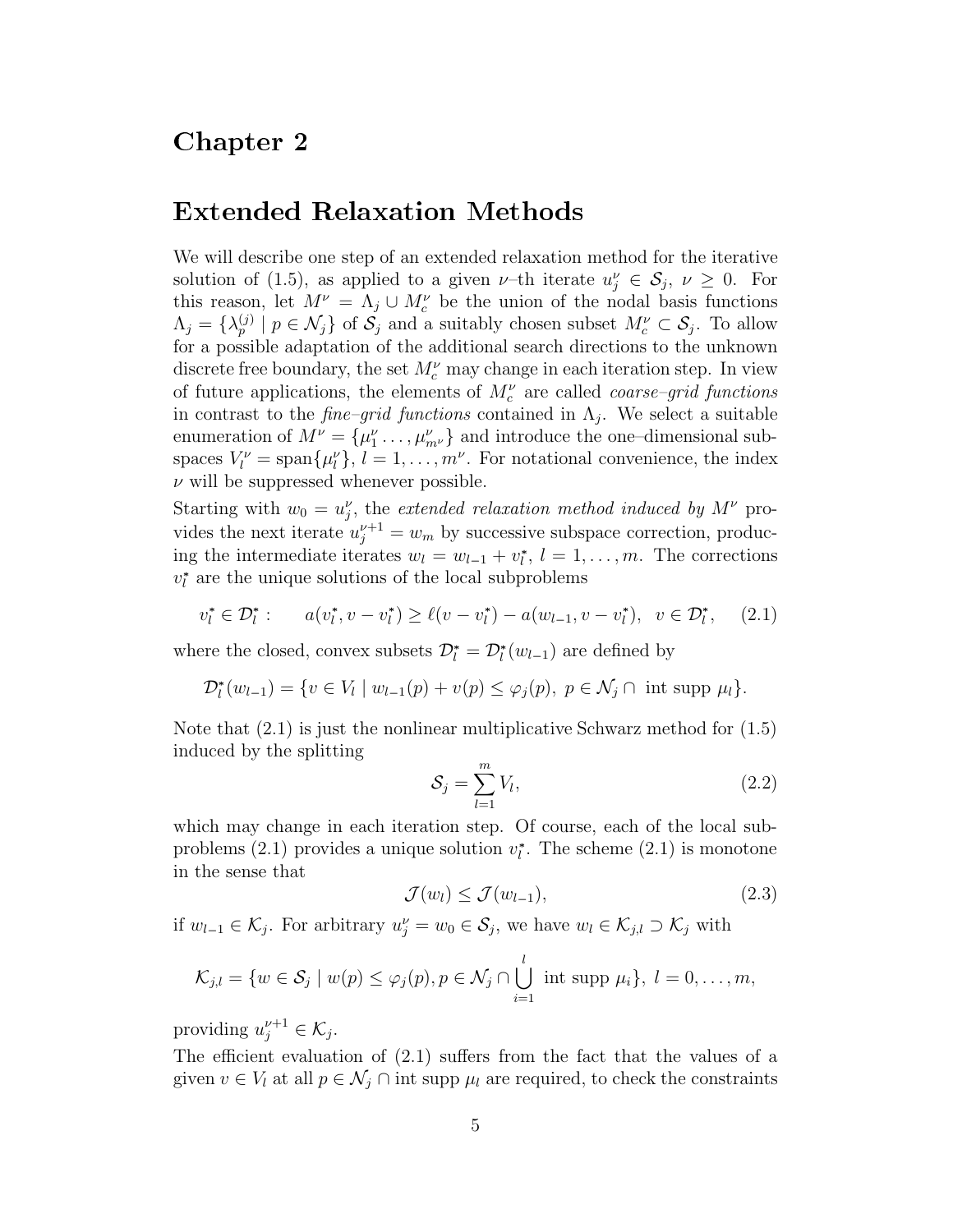involved in the definition of  $\mathcal{D}_{l}^{*}$ . With multigrid methods in mind, this leads to an inadmissible number of additional interpolations.

Hence, the optimal corrections  $v_i^* \in V_l$  are replaced by approximations  $v_l \in V_l$ provided by approximate subproblems of the form

$$
v_l \in \mathcal{D}_l : a(v_l, v - v_l) \ge \ell(v - v_l) - a(w_{l-1}, v - v_l), \ v \in \mathcal{D}_l,
$$
 (2.4)

with closed, convex subsets  $\mathcal{D}_l = \mathcal{D}_l^{\nu}(w_0^{\nu} \dots, w_{l-1}^{\nu}) \subset V_l^{\nu}$  given by

$$
\mathcal{D}_l^{\nu}(w_0^{\nu}\ldots,w_{l-1}^{\nu})=\{v\in V_l^{\nu}\mid v(p)\leq \psi_l^{\nu}(w_0^{\nu}\ldots,w_{l-1}^{\nu})(p),\ p\in \mathcal{N}_j\},\
$$

where the *local obstacles*  $\psi_l = \psi_l^{\nu}(w_0^{\nu} \dots, w_{l-1}^{\nu}) \in V_l^{\nu}$  are understood to depend on *ν* and the preceding intermediate iterates  $w_0^{\nu}, \ldots, w_{l-1}^{\nu}$ .

As  $\psi_l \in V_l$ , we have to evaluate a given  $v \in V_l$  at only one point  $p \in \mathcal{N}_j \cap$ int supp  $\mu_l$ , to see whether  $v \in \mathcal{D}_l$  or not. In the multigrid methods to be considered in the following section, the local obstacles  $\psi_l$  are resulting from appropriate, recursive restrictions of the defect obstacle  $\varphi_j - w_{l-1} \in \mathcal{S}_j$  to the coarse levels.

The local obstacle  $\psi_l$  is called *monotone* if the inclusion

$$
\mathcal{D}_l(w_0,\ldots,w_{l-1}) \subset \mathcal{D}_l^*(w_{l-1})
$$
\n(2.5)

is valid for all  $w_0 \in \mathcal{K}_{j,0}, \ldots, w_{l-1} \in \mathcal{K}_{j,l-1}$ , where equality holds in case of fine–grid constraints corresponding to  $\mu_l = \lambda_p^{(k)} \in \Lambda_j$  and if

$$
0 \leq \psi_l(w_0, \dots, w_{l-1}) \tag{2.6}
$$

is satisfied for all  $w_0, \ldots, w_{l-1} \in \mathcal{K}_j$ . Obviously, the condition (2.5) is equivalent to

$$
w_{l-1}(p) + \psi_l(w_0 \dots, w_{l-1})(p) \le \varphi_j(p), \ \ p \in \mathcal{N}_j \cap \text{ int } \text{supp } \mu_l,
$$
 (2.7)

for all  $w_0 \in \mathcal{K}_{j,0}, \ldots, w_{l-1} \in \mathcal{K}_{j,l-1}$  and the required equality for fine–grid constraints leads to the definition

$$
\psi_l(w_{l-1}) = (\varphi_j(p) - w_{l-1}(p))\lambda_p^{(j)}, \ \mu_l = \lambda_p^{(j)} \in \Lambda_j.
$$
 (2.8)

**Lemma 2.1** *Assume that*  $\psi_l$  *is monotone and that*  $w_0, \ldots, w_{l-1} \in \mathcal{K}_j$ *. Then the corrections*  $v_l^*$  *and*  $v_l$  *computed from* (2.1) *and* (2.4), *respectively, are related by*

$$
v_l^* = \omega_l v_l, \quad \omega_l \in [0, 1]. \tag{2.9}
$$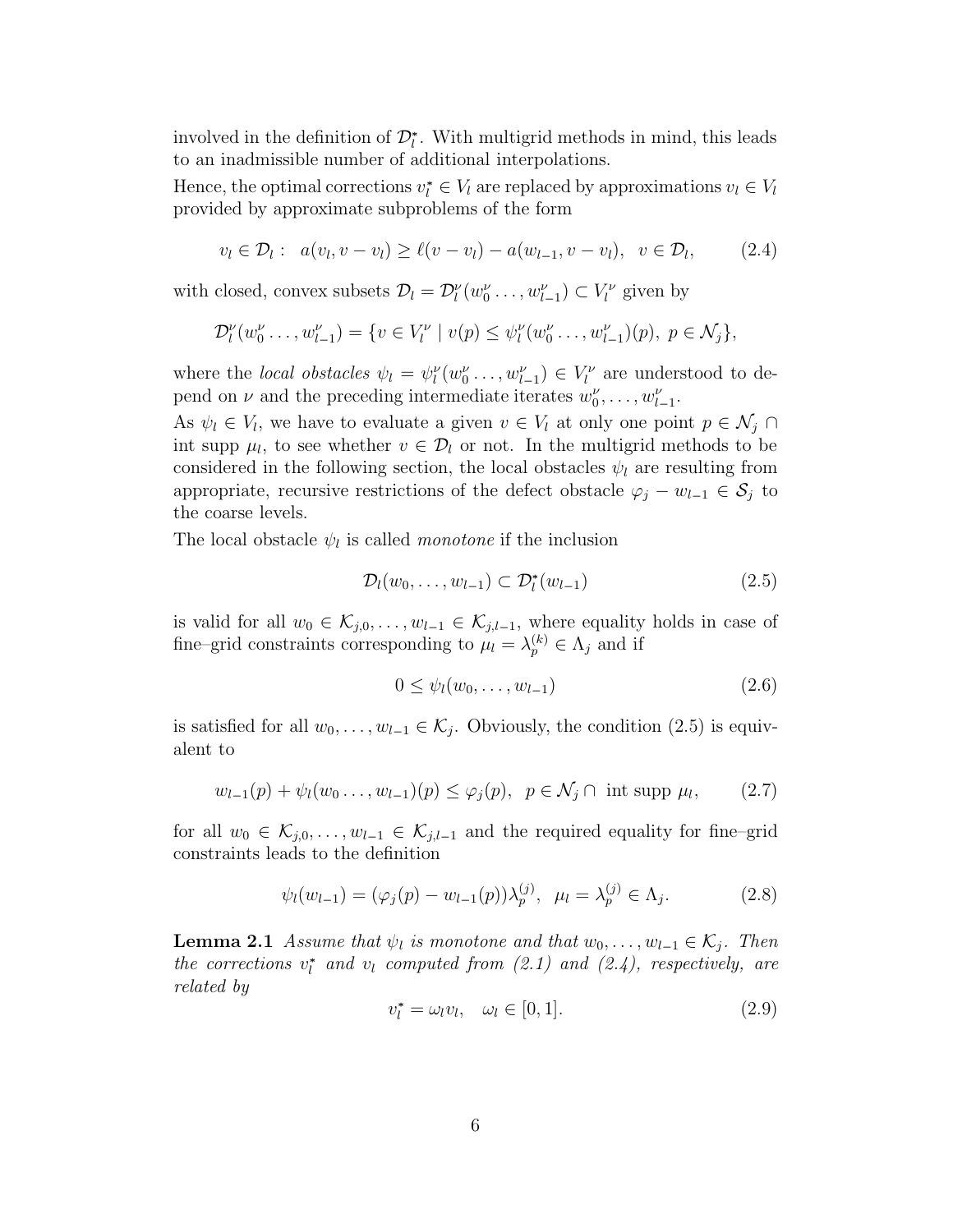**Proof.** If  $v_l^* \leq \psi_l$ , we clearly have  $v_l = v_l^*$  from (2.5). As  $\psi_l, v_l^* \in V_l$  and *V*<sub>*l*</sub> is one–dimensional we only have to consider the remaining case  $v_l^* > \psi_l$ . In this case, we obtain from the non–negativity (2.6) that  $0 \le v_l = \psi_l < v_l^*$ . This gives the assertion.  $\blacksquare$ 

In view of Lemma 2.1, the approximate version  $(2.4)$  induced by  $M^{\nu}$  and a sequence of monotone constraints  $\psi_l^{\nu}$ ,  $l = 1...$ ,  $m^{\nu}$ , is called *extended underrelaxation*. Exploiting the convexity of  $J$ , it is easily seen that extended underrelaxations preserve the monotonicity (2.3). For any initial iterate  $u_j^0 \in$  $\mathcal{S}_j$ , the subsequent iterates  $u_j^{\nu}, \nu \geq 1$ , are contained in  $\mathcal{K}_j$ . Moreover, we have  $w_l^{\nu} \in \mathcal{K}_j, \nu \geq 1.$ 

Note that both (2.1) and (2.4) may be regarded as perturbations of the classical projected Gauss–Seidel iteration, which in turn is resulting from the trivial choice  $M_c = \emptyset$ .

**Theorem 2.1** *An extended underrelaxation is globally convergent.*

**Proof.** The sequence of iterates  $u_j^{\nu}$ ,  $\nu = 0, 1, \ldots$ , is bounded because the monotonicity of the iteration yields

$$
\mathcal{J}(u_j^{\nu}) \leq \mathcal{J}(u_j^1) , \ \nu = 1, 2, \dots ,
$$

and we have  $\mathcal{J}(v^{\nu}) \to \infty$  for any unbounded sequence  $v^{\nu} \in \mathcal{S}_j$ . As  $\mathcal{S}_j$  has finite dimension, each subsequence of  $u_j^{\nu}$  has a convergent subsequence. We will show that this leads to the convergence of the local corrections  $v_l^{\nu}$ ,

$$
v_l^{\nu} \to 0, \quad \text{for } \nu \to \infty, \quad l = 1, \dots, m. \tag{2.10}
$$

From (2.10), the whole sequence  $u_j^{\nu}$  must be convergent to some limit  $u_j^* \in \mathcal{S}_j$ . It is clear from  $(2.8)$  and  $(2.10)$  that  $u_j^*$  is also a fixed point of the single–grid relaxation, which is well–known to have the unique fixed point  $u_j$  (c.f. [11]). This gives the assertion.

We still have to show the convergence of the corrections (2.10). Recall that the optimal correction  $v_l^* = v_l^*(w_{l-1})$ , resulting from the exact evaluation of the next local subproblem, satisfies the variational inequality (2.1). As  $w_{l-1}^{\nu} \in \mathcal{K}_j$  for  $\nu \geq 1$ , we can insert  $v = 0 \in \mathcal{D}_l^*$  in (2.1), to obtain

$$
\ell(v_l^*) - a(w_{l-1}, v_l^*) \ge a(v_l^*, v_l^*),
$$

and some elementary calculations give

$$
\mathcal{J}(w_{l-1}) - \mathcal{J}(w_{l-1} + v_l^*) \ge \frac{1}{2} a(v_l^*, v_l^*).
$$
 (2.11)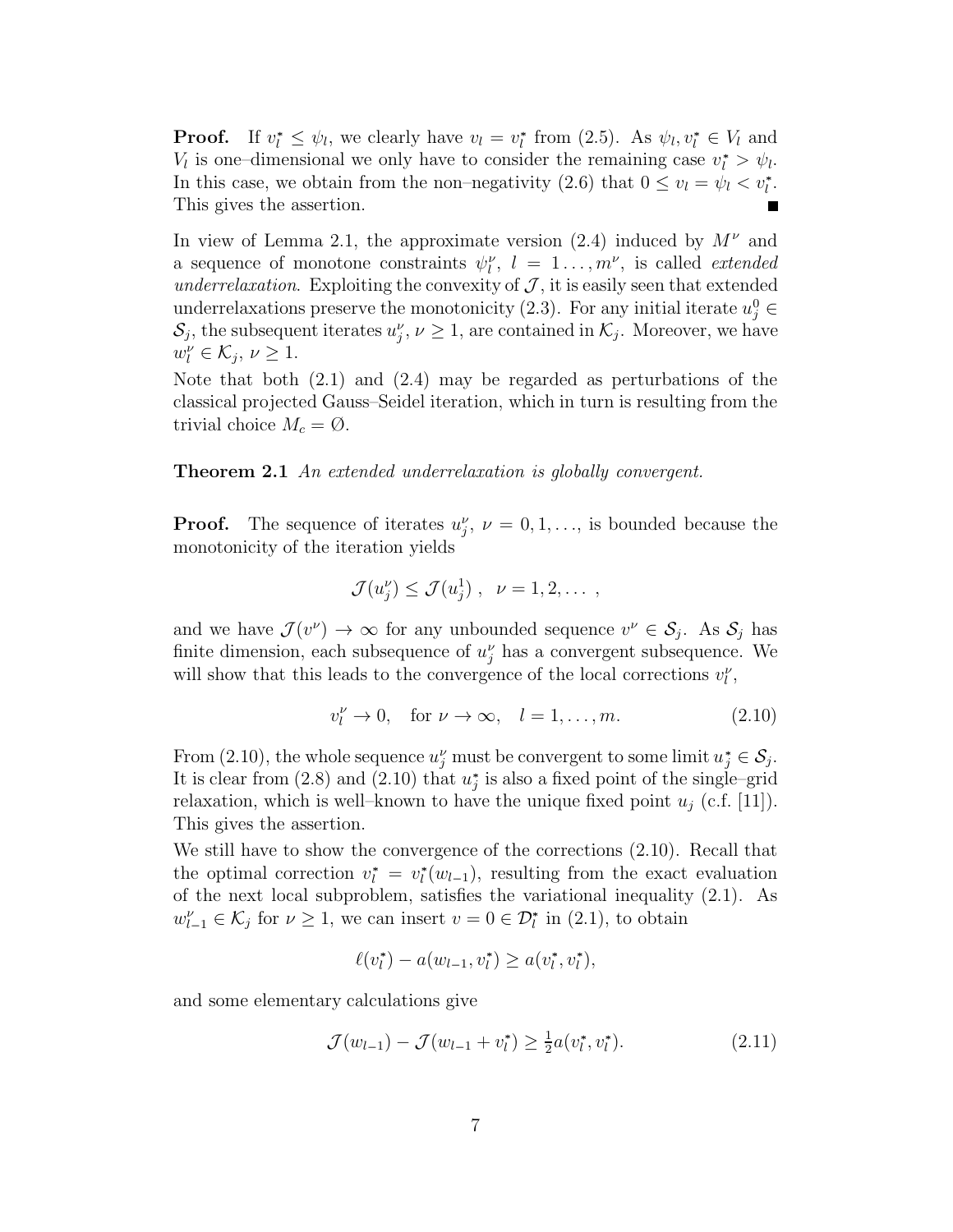Now let  $v_l$  be the solution of the corresponding approximate local problem. Then we have from Lemma 2.1 that  $v_l = \omega_l v_l^*$  with some  $\omega_l \in [0, 1]$ . Exploiting  $(2.11)$  and the convexity of the functional  $\mathcal J$  we get

$$
\mathcal{J}(w_{l-1}) - \mathcal{J}(w_{l-1} + v_l) \ge \frac{1}{2} a(v_l, v_l). \tag{2.12}
$$

Successive application of (2.12) gives

$$
\mathcal{J}(u_j^{\nu_1}) - \mathcal{J}(u_j^{\nu_2}) \ge
$$
  
 
$$
\ge \sum_{\nu=\nu_1}^{\nu_2-1} \sum_{l=1}^{m^{\nu}} \mathcal{J}(w_{l-1}^{\nu}) - \mathcal{J}(w_{l-1}^{\nu} + v_l^{\nu}) \ge \sum_{\nu=\nu_1}^{\nu_2-1} \sum_{l=1}^{m^{\nu}} \frac{1}{2} a(v_l^{\nu}, v_l^{\nu}) \ge 0.
$$

Now the convergence  $(2.10)$  follows from the continuity of  $\mathcal J$ . This completes the proof.

In view of (2.10) we have even shown the convergence of the intermediate iterates  $w_l^{\nu}, l = 1, \ldots, m^{\nu},$ 

$$
w_l^{\nu} \to u_j, \quad l = 1, \dots, m^{\nu}, \quad \nu \to \infty. \tag{2.13}
$$

Theorem 2.1 allows for immediate extensions to other convex perturbations of the energy functional  $\mathcal J$  allowing for a convergent single–grid relaxation. In particular, a related convergence result for elliptic variational inequalities of the second kind (i.e. Theorem 2.1 in [20]) can be shown almost literally in the same way. The convergence of single–grid relaxations applied to other elliptic variational inequalities is discussed to some extend by Glowinski [11].

The remainder of this section is devoted to the asymptotic behavior of extended underrelaxations. We define the active set  $\mathcal{N}_{j}^{\bullet}(w)$  of some  $w \in \mathcal{S}_{j}$  as the subset of nodes  $p \in \mathcal{N}_j$  with the property  $w(p) = \varphi_j(p)$ . The remaining nodes  $p \in \mathcal{N}_j^{\circ}(w) = \mathcal{N}_j \setminus \mathcal{N}_j^{\bullet}(w)$  are called inactive. The following Lemma states the convergence of the active sets  $\mathcal{N}^{\bullet}(u_j^{\nu})$ , generalizing a related result of Mandel [26].

**Lemma 2.2** *Assume that the functions*  $\mu_l^{\nu} \in M^{\nu}$  *are uniformly bounded and positive in the sense that*

$$
0 < c_1 \le \mu_l^{\nu}(p) \le c_2, \ \ p \in \mathcal{N}_j \cap \text{ int } \operatorname{supp} \mu_l^{\nu},\tag{2.14}
$$

*holds for all*  $l = 1, \ldots, m^{\nu}$  *and*  $\nu \geq 0$  *with constants*  $c_1, c_2$  *independent of*  $\nu$ *. Assume further that the discrete problem satisfies the strict complementary condition*

$$
a(u_j, \lambda_p^{(j)}) < \ell(\lambda_p^{(j)}), \quad p \in \mathcal{N}_j^\bullet(u_j). \tag{2.15}
$$

*Then the active sets*  $\mathcal{N}_{j}^{\bullet}(w_{l}^{\nu})$  *of the intermediate iterates*  $w_{l}^{\nu}$ *, resulting from the extended underrelaxation (2.4) induced by*  $M^{\nu}$ , converge to  $\mathcal{N}^{\bullet}(u_i)$ , *i.e. there is a*  $\nu_0 \geq 0$  *such that* 

$$
\mathcal{N}^{\bullet}(w_{l}^{\nu}) = \mathcal{N}^{\bullet}(u_{j}), \quad l = 1, \dots, m^{\nu}, \quad \nu \ge \nu_{0}.
$$
 (2.16)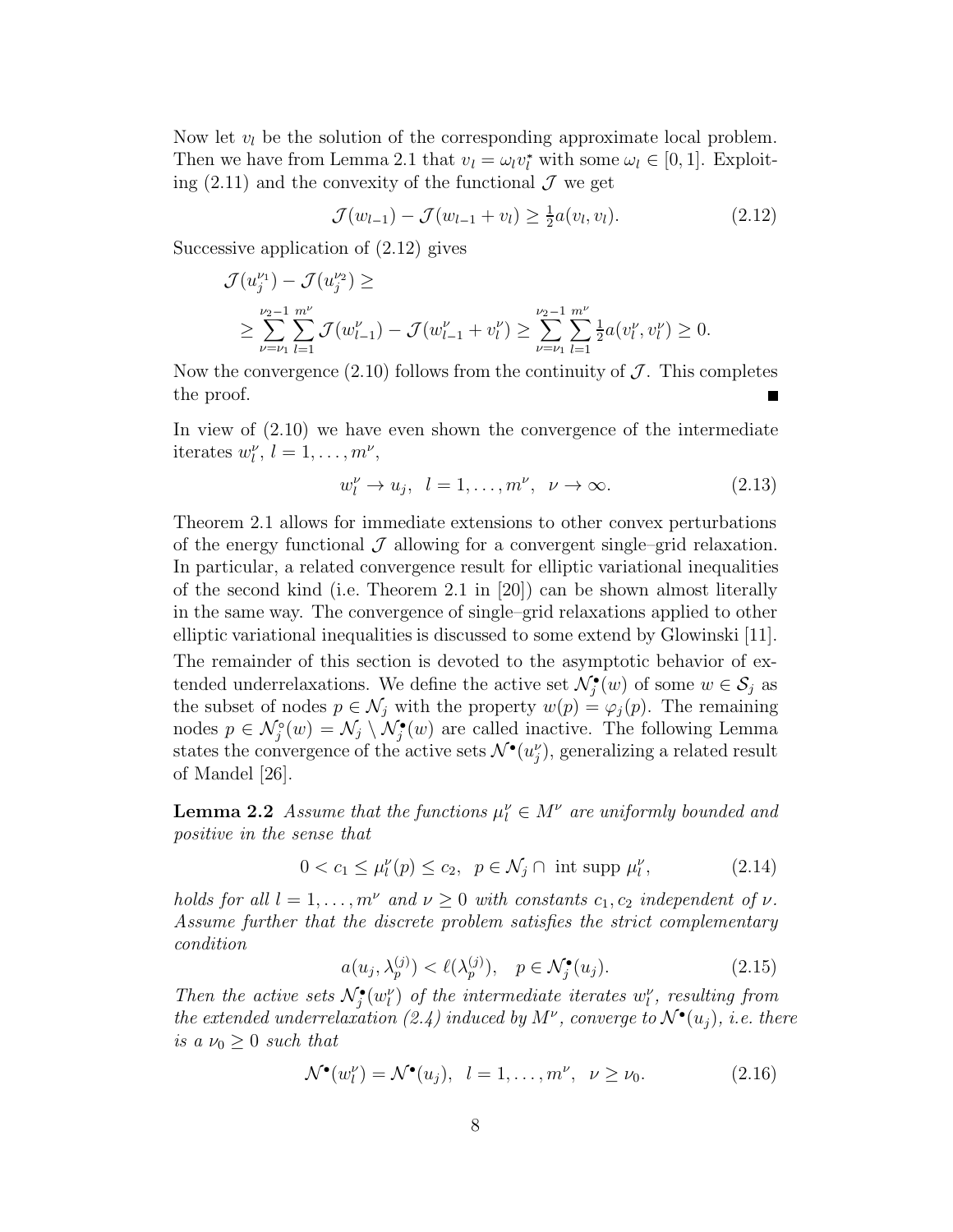**Proof.** As the intermediate iterates  $w_l^{\nu}$  converge to  $u_j$ , we clearly have  $\varphi_j(p) - w_l^{\nu}(p) > 0, p \in \mathcal{N}_j^{\circ}(u_j)$ , if  $\nu$  is greater than some suitable  $\nu_1$ . This yields

$$
\mathcal{N}^{\circ}(u_j) \subset \mathcal{N}_j^{\circ}(w_l^{\nu}), \quad l = 1, \dots, m^{\nu}, \quad \nu \ge \nu_1. \tag{2.17}
$$

Exploiting the uniform positivity  $(2.14)$ , we can derive an extended strict complementary condition of the form

$$
\ell(\mu_l^{\nu}) - a(u_j, \mu_l^{\nu}) \ge c > 0, \ \ \mathcal{N}_j^{\bullet}(u_j) \cap \text{ int } \operatorname{supp} \mu_l^{\nu} \ne \ \emptyset,
$$

for all  $\mu_l \in M^{\nu}$ , where *c* is independent of *l* and *v*. As  $w_l^{\nu}$  converges to  $u_j$ and the  $\mu_l^{\nu}$  are uniformly bounded according to (2.14), we can find a  $\nu_2 \geq 0$ such that

$$
\ell(\mu_l^{\nu}) - a(w_l^{\nu}, \mu_l^{\nu}) > 0, \quad \mathcal{N}_j^{\bullet}(u_j) \cap \text{ int } \operatorname{supp} \mu_l^{\nu} \neq \emptyset, \quad \nu \ge \nu_2. \tag{2.18}
$$

Using (2.18) and (2.4), it is easily checked that an active point  $p \in \mathcal{N}_j^{\bullet}(u_j) \cap$  $\mathcal{N}_j^{\bullet}(w_{l_0}^{\nu})$  for some  $l_0$  and  $\nu \geq \nu_2$  is not inactivated in further iterations. Moreover, choosing some fixed  $p \in \mathcal{N}_j^{\bullet}(u_j)$ , we can apply (2.18) to the corresponding fine–grid basis function  $\mu_{l_0}^{\nu} = \lambda_p^{(j)}$ ,  $l_0 = l_0(p, j)$ , to obtain  $p \in \mathcal{N}_j^{\bullet}(w_{l_0}^{\nu})$  for  $\nu \geq \nu_2$ . We have shown the inclusion

$$
\mathcal{N}^{\bullet}(u_j) \subset \mathcal{N}_j^{\bullet}(w_l^{\nu}), \quad l = 1, \dots, m^{\nu}, \quad \nu \ge \nu_2. \tag{2.19}
$$

Now the assertion follows from (2.17) and (2.19).

We say that 
$$
M^{\nu}
$$
 is regular, if the functions  $\mu_l^{\nu} \in M^{\nu}$  satisfy the condition (2.14) and if  $\mathcal{N}_j^{\bullet}(w_l^{\nu}) = \mathcal{N}_j^{\bullet}(u_j)$ ,  $l = 1, ..., m^{\nu}$ , implies  $M^{\nu} = M^* = \Lambda_j \cup M_c^*$  with a subset  $M_c^* \subset \mathcal{S}_j$  not depending on  $\nu$ .

Once the active set  $\mathcal{N}_j^{\bullet}(u_j)$  of the exact solution  $u_j$  is known, the discrete variational inequality (1.6) is reducing to the variational equality

$$
a(u_j, v) = \ell(v), \ v \in \mathcal{S}_j^{\circ}, \tag{2.20}
$$

where the reduced subspace  $S_j^\circ \subset S_j$  is defined by

$$
\mathcal{S}_j^\circ = \{ v \in \mathcal{S}_j \mid \text{ int } \operatorname{supp} v \cap \mathcal{N}_j^\bullet(u_j) = \emptyset \}.
$$

If  $M^{\nu}$  is regular, the reduced set  $M^{\circ}$ ,

$$
M^{\circ} = \{ \mu \in M^* \mid \text{int supp } \mu \cap \mathcal{N}_j^{\bullet}(u_j) = \emptyset \} \subset M^*,
$$

is inducing a linear extended relaxation method for the iterative solution of (2.20). The corrections  $v_l \in V_l$  in the direction of  $\mu_l \in M^{\circ}$  are computed from the local subproblems

$$
v_l \in V_l : a(v_l, v) = \ell(v) - a(w_{l-1}, v), v \in V_l.
$$
 (2.21)

$$
\blacksquare
$$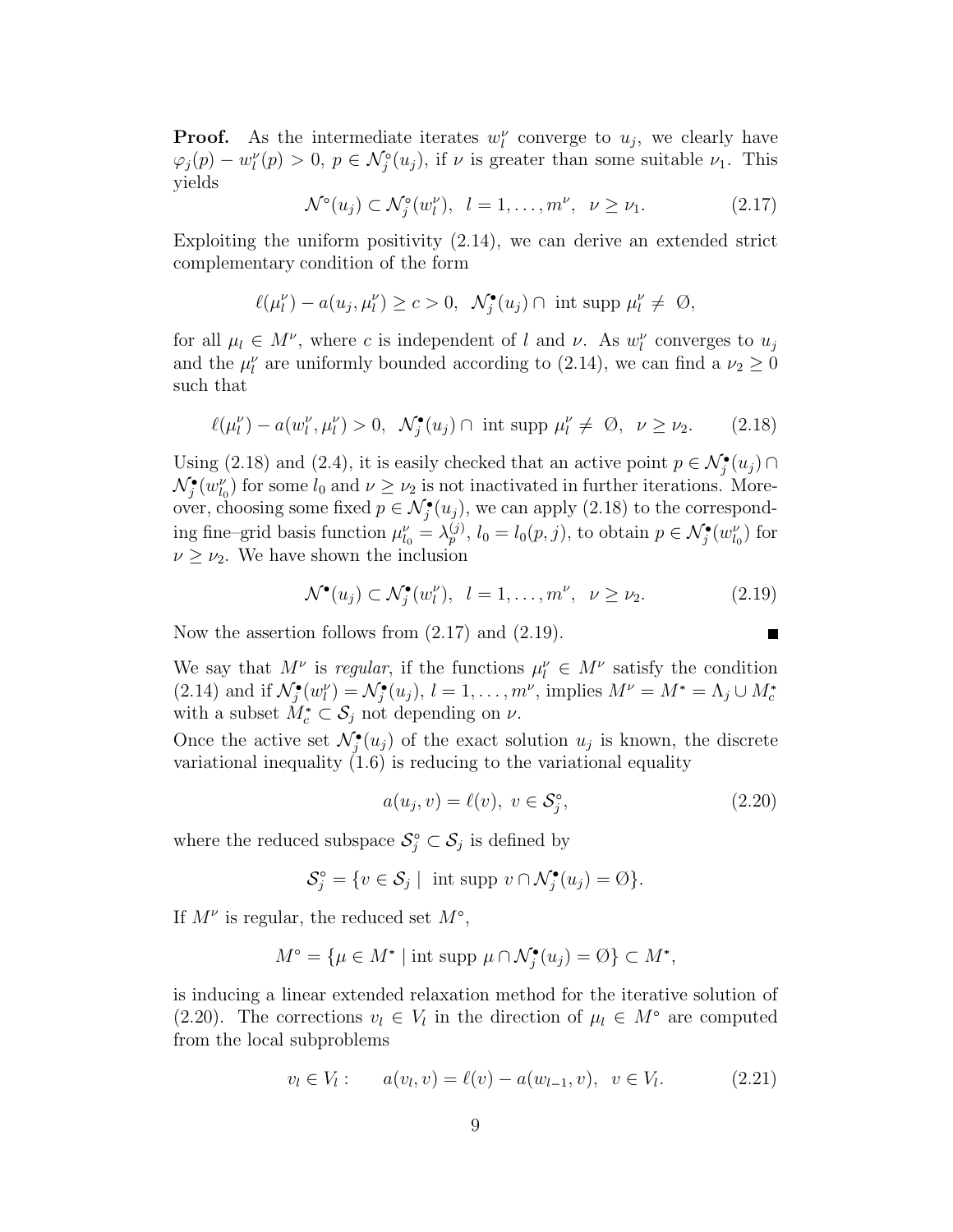Assuming the strict complementarity  $(2.15)$ , it is easily seen that the extended relaxation (2.1) induced by a regular sequence  $M^{\nu}$  is asymptotically reducing to the linear scheme (2.21). We will prove a related result for extended underrelaxations.

A sequence of monotone local obstacles  $\psi_l^{\nu} \in V_l^{\nu}$ ,  $\nu \geq 0$ , is called *quasioptimal*, if  $M^{\nu} = M^*$  implies  $\psi_l^{\nu} = \psi_l^*, l = 1, \ldots, m^{\nu} = m^*$ , where the local obstacles  $\psi_i^* = \psi_i^*(w_0, \ldots, w_{l-1})$  are continuous with respect to  $w_0, \ldots, w_{l-1} \in \mathcal{K}_j$ and  $\psi_l^*(u_j) = \psi_l^*(u_j, \ldots, u_j)$  satisfies the condition

$$
\mu_l \in M^{\circ} \Rightarrow \psi_l^*(u_j)(p) > 0, \ \ p \in \mathcal{N}_j \cap \text{ int } \text{supp } \mu_l,
$$
 (2.22)

for all  $l = 1, ..., m^*$ .

Now we are ready to state the main result of this section.

**Theorem 2.2** *Assume that the strict complementary condition (2.15) holds. Then an extended underrelaxation induced by a regular sequence M<sup>ν</sup> and quasioptimal local obstacles*  $\psi_l^{\nu}$ ,  $l = 1, ..., m^{\nu}$ ,  $\nu \geq 0$ , *is globally convergent and is asymptotically reducing to the linear extended relaxation (2.21).*

**Proof.** The global convergence follows immediately from Theorem 2.1.

According to Lemma 2.2, there is a  $\nu_0 \geq 0$  such that  $\mathcal{N}_j^{\bullet}(w_l^{\nu}) = \mathcal{N}_j^{\bullet}(u_j)$ , holds for  $l = 1, ..., m^{\nu}$  and  $\nu \geq \nu_0$ . Hence, we have  $M^{\nu} = M^*$  and  $\psi_l^{\nu} = \psi_l^*$ ,  $l = 1, \ldots, m^{\nu} = m^*$ , for  $\nu \geq \nu_0$ .

Let us first consider the corrections  $v_l^{\nu}$  in the direction of  $\mu_l \in M^{\circ}$ . By the continuity of  $\psi_l^*(w_0^{\nu}, \ldots, w_{l-1}^{\nu})$  with respect to  $w_0^{\nu}, \ldots, w_{l-1}^{\nu}$ , the local obstacles converge to  $\psi_l^*(u_j)$  as  $w_0^{\nu}, \ldots, w_{l-1}^{\nu}$  converge to  $u_j$ . Utilizing (2.22) and the convergence (2.10) of the corrections  $v_l^{\nu}$ , we can find a  $\nu_1 \geq \nu_0$  such that

 $v_l^{\nu}(p) < \psi_l^*(w_0^{\nu}, \dots, w_{l-1}^{\nu})(p), \ p \in \mathcal{N}_j \cap \text{int supp } \mu_l, \ \nu \ge \nu_1.$  (2.23)

In view of  $(2.23)$ , it follows from the variational inequality  $(2.4)$  that  $v_l^{\nu}$  solves the variational equality (2.21) for  $\nu \geq \nu_1$ .

In the remaining case  $\mu_l \in M^* \setminus M^{\circ}$ , the corresponding corrections  $v_l^{\nu}$  satisfy  $v_l^{\nu} = 0, \nu \ge \nu_0$ , by the invariance of the active sets  $\mathcal{N}_j^{\bullet}(w_l^{\nu}), l = 1, \ldots, m^{\nu}$ , for  $\nu \geq \nu_0$ . This completes the proof.

Roughly speaking, Theorem 2.2 states that the extended relaxation (2.1) and all extended underrelaxations induced by the same (regular)  $M^{\nu}$  but different (quasioptimal) local obstacles  $\psi_l^{\nu}$  have the same asymptotic behavior. The next section is devoted to the actual choice of regular sets  $M_c^{\nu} \in \mathcal{S}_j$  and corresponding quasioptimal local obstacles  $\psi_l^{\nu}, l = 1, \ldots, m^{\nu}$ .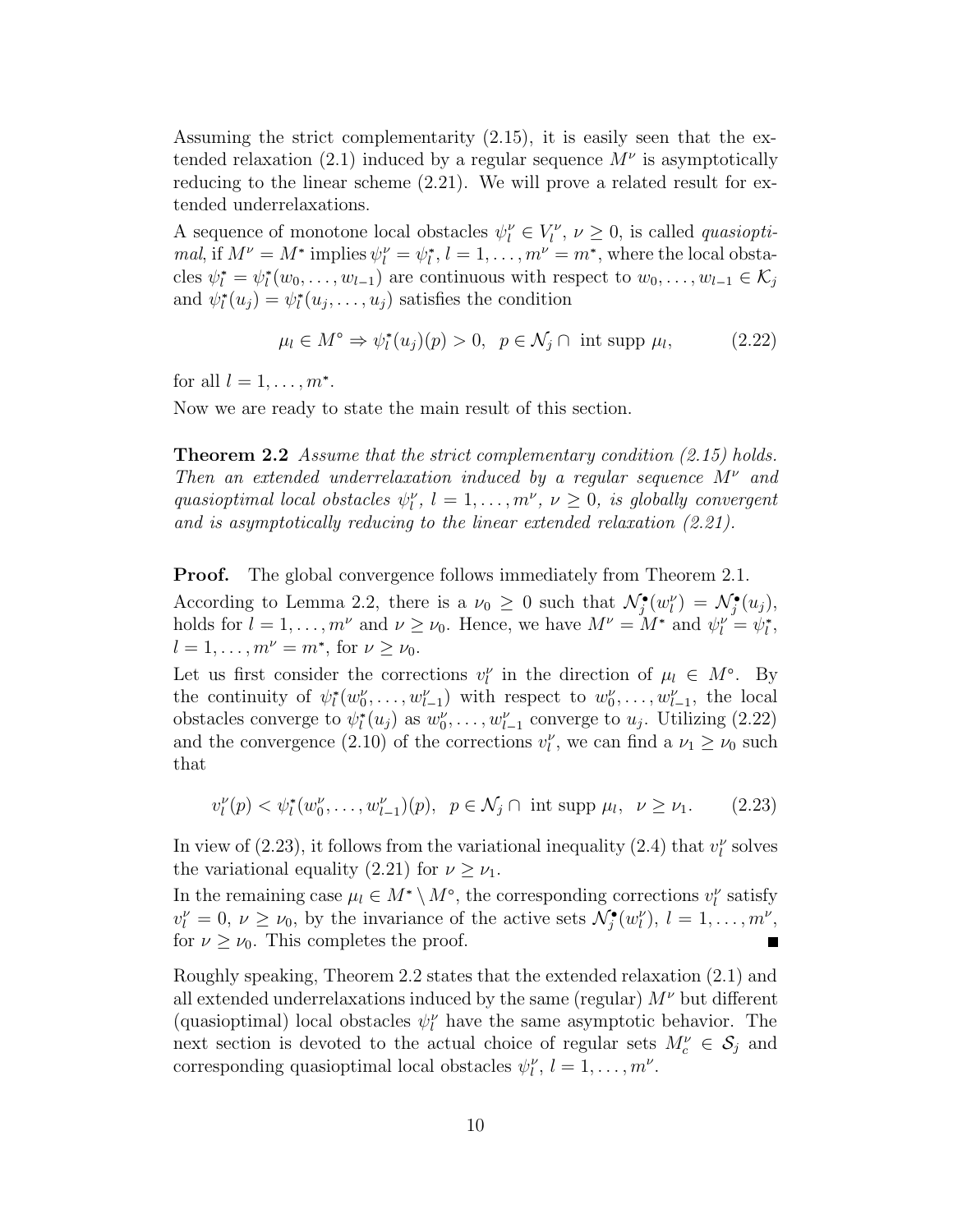#### Chapter 3

#### Monotone Multigrid Methods

Assume that  $S_j$  is resulting from several refinements of an intentionally coarse triangulation  $\mathcal{T}_0$ , producing a sequence of triangulations  $\mathcal{T}_0, \mathcal{T}_1, \ldots, \mathcal{T}_j$  and a corresponding sequence of nested finite element spaces  $S_0 \subset S_1 \subset \ldots \subset S_j$ . Following Bank et al. [3], a triangle  $t \in \mathcal{T}_k$  is refined either by subdividing it into four congruent subtriangles or by connecting one of its vertices to the midpoint of the opposite side. The first case is called *regular* (red) refinement while the second case is referred to as *irregular* (green) refinement. The refinement process has to obey further structural rules, which are meanwhile standard in the literature on multilevel methods [2, 3, 8, 18, 32]. We refer for example to Yserentant [32] for further information.

Let  $\Lambda_k = \{\lambda_p^{(k)} | p \in \mathcal{N}_k\}$  denote the sets of nodal basis functions in  $\mathcal{S}_k$ ,  $k = 0, \ldots, j$ . Collecting the  $m_0 = n_0$  elements of  $\Lambda_0$  and the  $m_k$  new basis functions on each level, we define the set  $\Lambda$  by

$$
\Lambda = \Lambda_0 \cup \bigcup_{k=1}^j \Lambda_k \setminus \Lambda_{k-1}.
$$

Note that  $\Lambda_j \subset \Lambda$  holds by construction. In the following, we will use the canonical order of  $\Lambda$ , which is induced by the refinement levels,

$$
\Lambda = \{\lambda_{p_1}^{(j)}, \lambda_{p_2}^{(j)}, \dots, \lambda_{p_{m_j}}^{(j)}, \dots, \lambda_{p_1}^{(0)}, \dots, \lambda_{p_{m_0}}^{(0)}\},\tag{3.1}
$$

denoting  $\lambda_l = \lambda_{p_i}^{(k)}$  with  $l = l(p_i, k) = 1, \ldots, m$  for all  $i = 0, \ldots, m_k$  and  $k = 0, \dots, j$ . This enumeration is inherited by the corresponding reduced set Λ*◦*,

$$
\Lambda^{\circ} = \{ \lambda \in \Lambda \mid \text{int supp } \lambda \cap \mathcal{N}_j^{\bullet}(u_j) = \emptyset \} \subset \Lambda.
$$

An extended underrelaxation satisfying the conditions of Theorem 2.2 is called *monotone multigrid method*, if Λ*◦* ⊂ *M◦*. Roughly speaking, the reduced set of search directions has to be large enough.

Hence, it is natural to consider the fixed set  $M^{\nu} = \Lambda = \Lambda_j \cup \Lambda_c$  of search directions using the coarse–grid functions  $\Lambda_c = \Lambda \backslash \Lambda_j$  for all  $\nu \geq 0$ . Monotone multigrid methods induced by  $\Lambda$  are called *symmetric* because the elements of the reduced set Λ*◦* may be regarded as symmetric truncations of *λ* ∈ Λ (see a related notation in [18]). Of course,  $\Lambda$  is regular in the sense of the preceding section.

To complete the construction of a monotone multigrid method induced by  $\Lambda$ , we now derive a quasioptimal sequence  $\psi_l$ ,  $l = 1, \ldots, m$ , of local obstacles.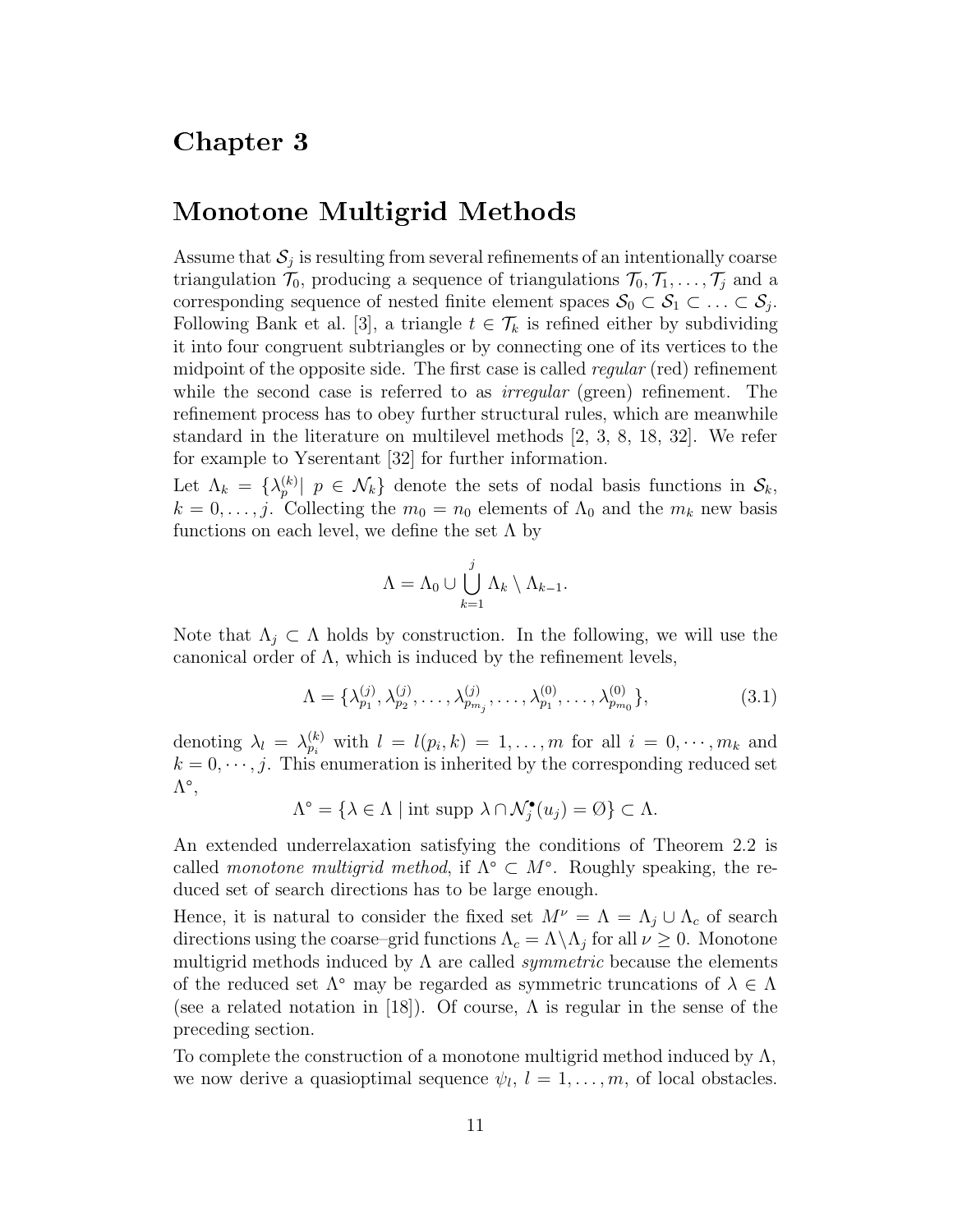This will be done by suitable successive restrictions of the defect obstacle  $\varphi_j - w_l^{\nu}$ . Here we will make use of the definition  $v^{(k)} = v_{p_1}^{(k)} + \ldots, +v_{p_{m_k}}^{(k)} \in \mathcal{S}_k$ denoting the sum of all corrections  $v_l = v_{p_i}^{(k)} \in \mathcal{S}_k$  corresponding to basis functions  $\lambda_l = \lambda_{p_i}^{(k)}$  on level *k*. Recall that for a given iterate  $u_j^{\nu}$  the corrections  $v_l = v_l^{\nu}$  are solutions of the local problems (2.4).

Note that for each  $p \in \mathcal{N}_k$  the corresponding nodal basis function  $\lambda_p^{(k)} \in \mathcal{S}_k$ is contained either in  $\Lambda_i$  or in  $\Lambda_c$ .

**Lemma 3.1** *Assume that the mappings*  $R_{k+1}^k$  :  $S_{k+1} \to S_k$ ,  $k = j - 1, \ldots, 0$ , *are continuous and have the properties*

$$
R_{k+1}^k v(p) \le v(p), \ \ p \in \mathcal{N}_{k+1}, \tag{3.2}
$$

*and*

 $\min\{v(q) \mid q \in \mathcal{N}_{k+1} \cap \text{ int } \text{supp } \lambda_p^{(k)}\} \le R_{k+1}^k v(p), \ \ p \in \mathcal{N}_k,$  (3.3)

*for all*  $v \in S_{k+1}$ *. Then, for a given iterate*  $u_j^{\nu}$ *, the recursive restriction* 

$$
\psi^{(k)} = R_{k+1}^k(\psi^{(k+1)} - v^{(k+1)}), \quad k = j - 1, \dots, 0,
$$
\n(3.4)

*of the defect obstacle*  $\psi^{(j)} = \varphi_j - u_j^{\nu}$  *generates the quasioptimal local obstacles*  $\psi_l \in V_l$  *by the definition* 

$$
\psi_l = \psi^{(k)}(p)\lambda_p^{(k)}, \quad l = l(p,k) = 1,\dots, m.
$$
\n(3.5)

**Proof.** We have to show that the local obstacles  $\psi_l$  defined by (3.5) are continuous with respect to the intermediate iterates  $w_0, \ldots, w_{l-1}$  and satisfy the conditions  $(2.6)$ ,  $(2.7)$ ,  $(2.8)$  and  $(2.22)$ . By straightforward induction, these assertions can be traced back to the continuity of the restrictions  $R_{k+1}^k$ and the assumptions (3.2) and (3.3), exploiting the enumeration (3.1) of  $\Lambda$ . To give an example, let us sketch the proof of condition (2.8).

Assume that  $\lambda_l = \lambda_p^{(k_0)} \in \Lambda_j$ . In this case it follows from (3.2) and (3.3) that

$$
R_{k+1}^k v(p) = v(p), \ \ v \in \mathcal{S}_{k+1}.
$$
\n(3.6)

We further have  $\lambda_p^{(k_0)} = \lambda_p^{(k)}$  and  $v^{(k)}(p) = 0$  for all  $k = k_0 + 1, \ldots, j$  giving  $w_{l-1}(p) = u_j^{\nu}(p)$ . Hence, the equality (3.6) inductively leads to

$$
\psi_l = \psi^{(k_0)}(p)\lambda_p^{(k_0)} = (\varphi_j(p) - u_j^{\nu}(p))\lambda_p^{(j)},
$$

which proves  $(2.8)$ .

We are left with the problem to construct *quasioptimal restriction operators*  $R_{k+1}^k: \mathcal{S}_{k+1} \to \mathcal{S}_k$  satisfying the assumptions of Lemma 3.1.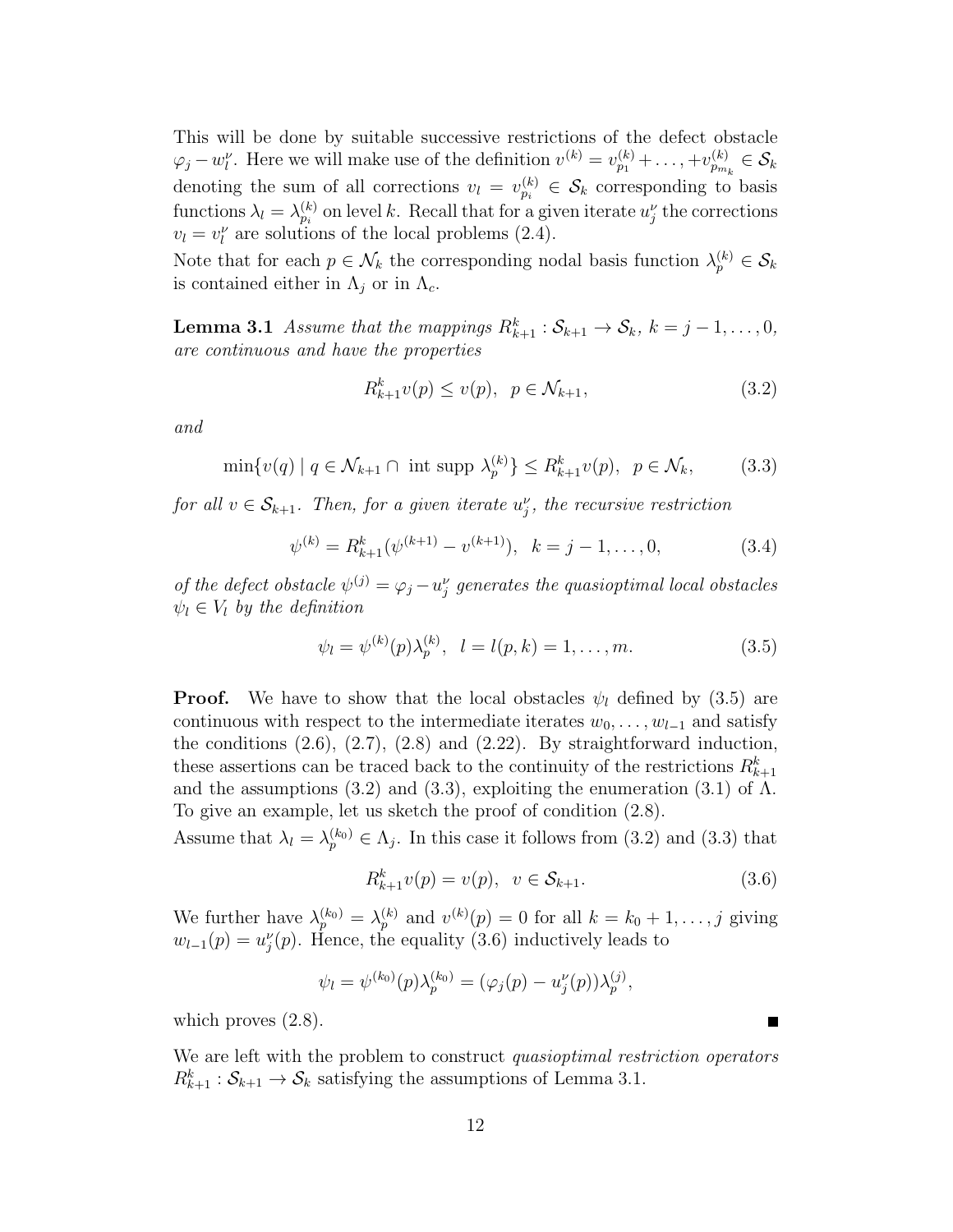It is easily seen that the restrictions  $r_{k+1}^k : \mathcal{S}_{k+1} \to \mathcal{S}_k$ ,  $k = 0, \ldots, j-1$ ,

$$
r_{k+1}^k v(p) = \min\{v(q) \mid q \in \mathcal{N}_{k+1} \cap \text{ int } \text{supp } \lambda_p^{(k)}\}, \ \ p \in \mathcal{N}_k,
$$
 (3.7)

proposed by Mandel [26], are quasioptimal in this sense. Though definition (3.7) looks quite natural in view of condition (3.3), it does not take advantage of the fact that the arguments  $v \in S_{k+1}$  of  $r_{k+1}^k$  are piecewise linear on  $\mathcal{T}_k$ . As a consequence, the resulting local constraints are too pessimistic compared with the quasioptimal restrictions  $R_{k+1}^k$ ,  $k = 0, \ldots, j-1$ , derived in the sequel.

For some fixed  $k, 0 \leq k \leq j-1$ , let  $\mathcal{E}'_k \subset \mathcal{E}_k$  denote the set of bisected edges in  $\mathcal{E}_k$  with midpoints  $p_e, e \in \mathcal{N}_{k+1}$ . Selecting a certain order  $\mathcal{E}'_k = \{e_1, \ldots, e_s\}$ of  $\mathcal{E}'_k$ , we define the restriction operator  $R_{k+1}^k : \mathcal{S}_{k+1} \to \mathcal{S}_k$  according to

$$
R_{k+1}^k v = I_{\mathbf{s}_k} \circ R_{e_s} \circ \dots \circ R_{e_1} v, \ \ v \in \mathcal{S}_{k+1},\tag{3.8}
$$

where  $I_{s_k}$  denotes the  $S_k$ –interpolation and the operators  $R_e: S_{k+1} \to S_{k+1}$ ,  $e \in \mathcal{E}'_k$ , are of the form

$$
R_{e}v = v + v_1 \lambda_{p_1}^{(k+1)} + v_2 \lambda_{p_2}^{(k+1)}, \ \ v \in \mathcal{S}_{k+1}
$$
 (3.9)

with  $p_1, p_2 \in \mathcal{N}_k$  denoting the vertices of  $e = (p_1, p_2) \in \mathcal{E}'_k$ . In (3.9) the scalars  $v_1, v_2 \in \mathbb{R}$  are chosen such that

$$
R_e v(p) \le v(p), \ \ p = p_1, p_e, p_2.
$$

In particular, we set  $v_1 = 0$  if  $v(p_1) \le v(p_e)$  or  $v(p_1) + v(p_2) \le 2v(p_e)$ . In the remaining case,  $v_1$  is determined by

$$
v_1 = \begin{cases} 2v(p_e) - v(p_1) - v(p_2), & \text{if } v(p_2) \le v(p_e) \le v(p_1), \\ v(p_e) - v(p_1), & \text{if } v(p_e) \le v(p), \ p = p_1, p_2. \end{cases}
$$

The value of  $v_2$  is obtained in a symmetrical way.

It can be checked by elementary considerations that for each enumeration of  $\mathcal{E}'_k$  the definition (3.8) provides a quasioptimal restriction operator  $R_{k+1}^k$ . In particular,  $R_{k+1}^k$  is less restrictive than  $r_{k+1}^k$  in the sense that

$$
r_{k+1}^k v \le R_{k+1}^k v, \ \ v \in \mathcal{S}_{k+1}.\tag{3.10}
$$

Hence, using  $R_{k+1}^k$  instead of  $r_{k+1}^k$ , we can expect less damping of the coarse– grid corrections, providing faster convergence of the corresponding algorithm. This heuristic reasoning is strengthened by the numerical experiments reported below. On the other hand, it is known from Theorem 2.2 that for a large class of discrete problems (1.5) the asymptotic behavior of both methods based on  $r_{k+1}^k$  and  $R_{k+1}^k$  is the same.

The main properties of the monotone multigrid method induced by  $\Lambda$  are summarized in the following Theorem.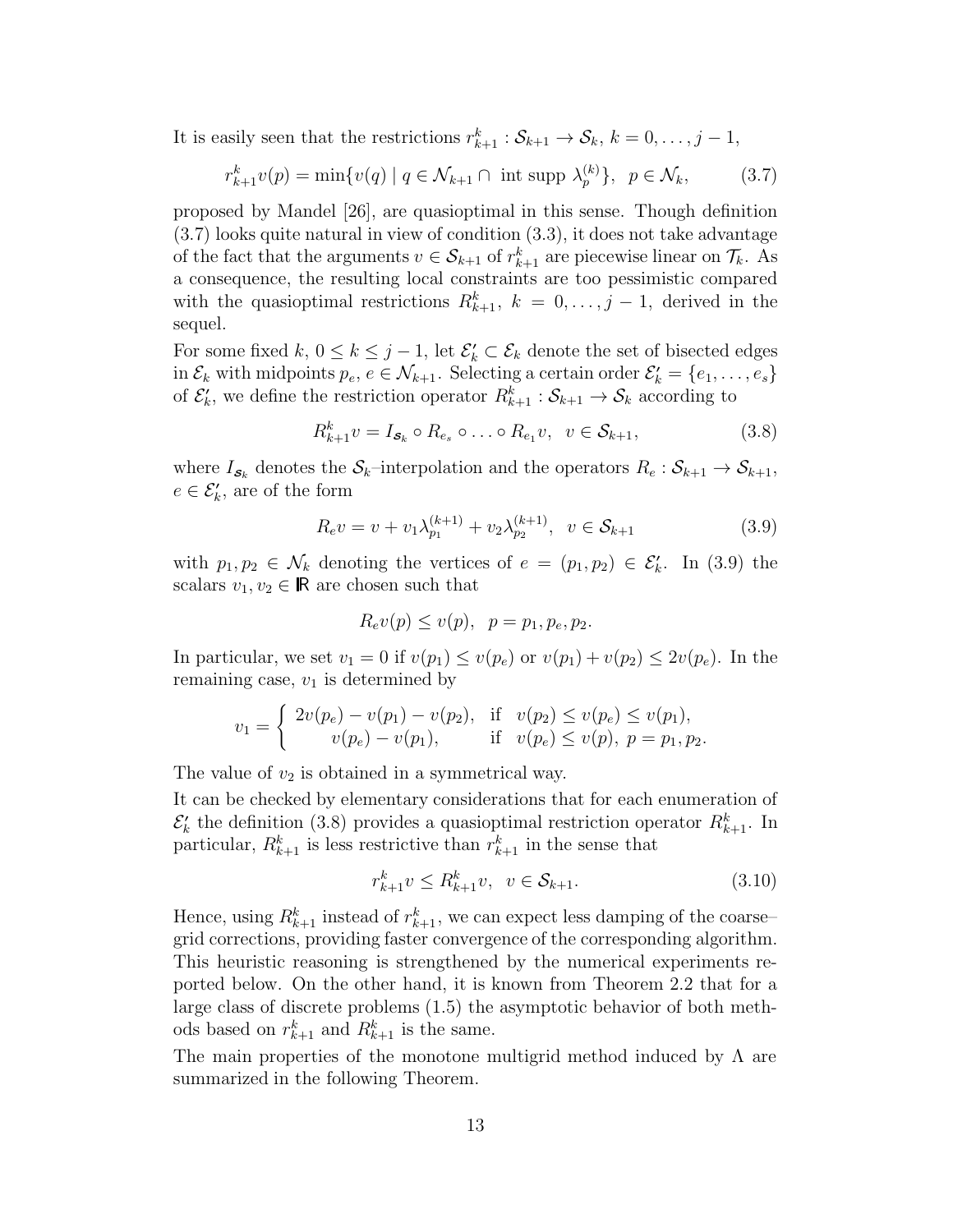**Theorem 3.1** *Assume that the local obstacles*  $\psi_l$ ,  $l = 1, \ldots, m$ *, defined in (3.5)* are based on the restriction operators  $R_{k+1}^k$ ,  $k = 0, \ldots, j-1$ , given *by* (3.8). Then the monotone multigrid method induced by  $\Lambda$  and  $\psi_l$ ,  $l =$ 1*,...,m, is globally convergent.*

*If additionally the discrete problem (1.5) satisfies the strict complementary condition (2.15), then the a posteriori error estimate*

$$
||u_j^{\nu} - u_j^{\nu+1}|| \le (1 - c(j+1)^{-2})||u_j^{\nu-1} - u_j^{\nu}|| \tag{3.11}
$$

*holds for*  $\nu \geq \nu_0$  *and suitable*  $\nu_0 \geq 0$ *. Here*  $\|\cdot\|^2 = a(\cdot, \cdot)$  *denotes the energy norm and the positive constant*  $c < 1$  *only depends on the ellipticity of*  $a(\cdot, \cdot)$ and the shape regularity of  $\mathcal{T}_0$ .

**Proof.** From the assumptions and Lemma 3.1, it is clear that the local obstacles  $\psi_l$ ,  $l = 1, \ldots, m$ , are quasioptimal. It is easily checked that  $\Lambda$  is regular in the sense of the preceding section.

Hence, it follows from Theorem 2.2 that the induced extended underrelaxation is globally convergent. Moreover, Theorem 2.2 states that the iteration (2.4) asymptotically reduces to the linear scheme (2.21) induced by  $M^\circ = \Lambda^\circ$ for the iterative solution of the reduced linear problem (2.20). The convergence of this linear method is investigated in a recent paper of Kornhuber and Yserentant [23], from which the error estimate (3.11) is taken.

Note that the proof of the asymptotic error estimate (3.11) is restricted to two space dimensions, referring to Kornhuber and Yserentant [23] for details. We emphasize that no regularity assumptions on the free boundary have entered into our considerations.

Excluding contributions of the coarse–grid functions  $\lambda_l \in \Lambda \setminus \Lambda^{\circ}$  may considerably deteriorate the coarse–grid transport of the linear scheme (2.21), at least compared to standard linear multigrid methods. This explains, why the symmetric scheme induced by  $\Lambda$  usually suffers from unsatisfying asymptotic convergence rates (c.f. Mandel [26]). To improve the asymptotic convergence by improved coarse–grid transport, we will extend the set Λ*◦* by suitable *unsymmetric* truncations of the multilevel nodal basis functions  $\lambda \in \Lambda$ .

More precisely, we use the variable search directions  $\tilde{\Lambda}^{\nu} = \Lambda_j \cup \tilde{\Lambda}^{\nu}_c$  with  $\tilde{\Lambda}^{\nu}_c$ given by

$$
\tilde{\Lambda}_c^{\nu} = \{ \tilde{\lambda} \mid \tilde{\lambda} = I_{\mathcal{S}_j^{\nu}} \lambda_p^{(k)}, \ \lambda_p^{(k)} \in \Lambda_c, \ p \in \mathcal{N}_j \setminus \mathcal{N}_j^{\nu} \},\tag{3.12}
$$

using the  $S_j^{\nu}$ -interpolate  $I_{S_j^{\nu}}$ . The space  $S_j^{\nu}$ ,

$$
\mathcal{S}_j^{\nu} = \{ v \in \mathcal{S}_j \mid \text{ int } \text{supp } v \cap \mathcal{N}_j^{\nu} = \emptyset \},\tag{3.13}
$$

is the reduced subspace of  $\mathcal{S}_j$  with respect to the subset  $\mathcal{N}_j^{\nu} \subset \mathcal{N}_j$ ,

$$
\mathcal{N}_k^{\nu} = \{ p \in \mathcal{N}_j \mid w_{l_0}^{\nu}(p) = \varphi_j(p), \ l_0 = l_0(p, j) \},\tag{3.14}
$$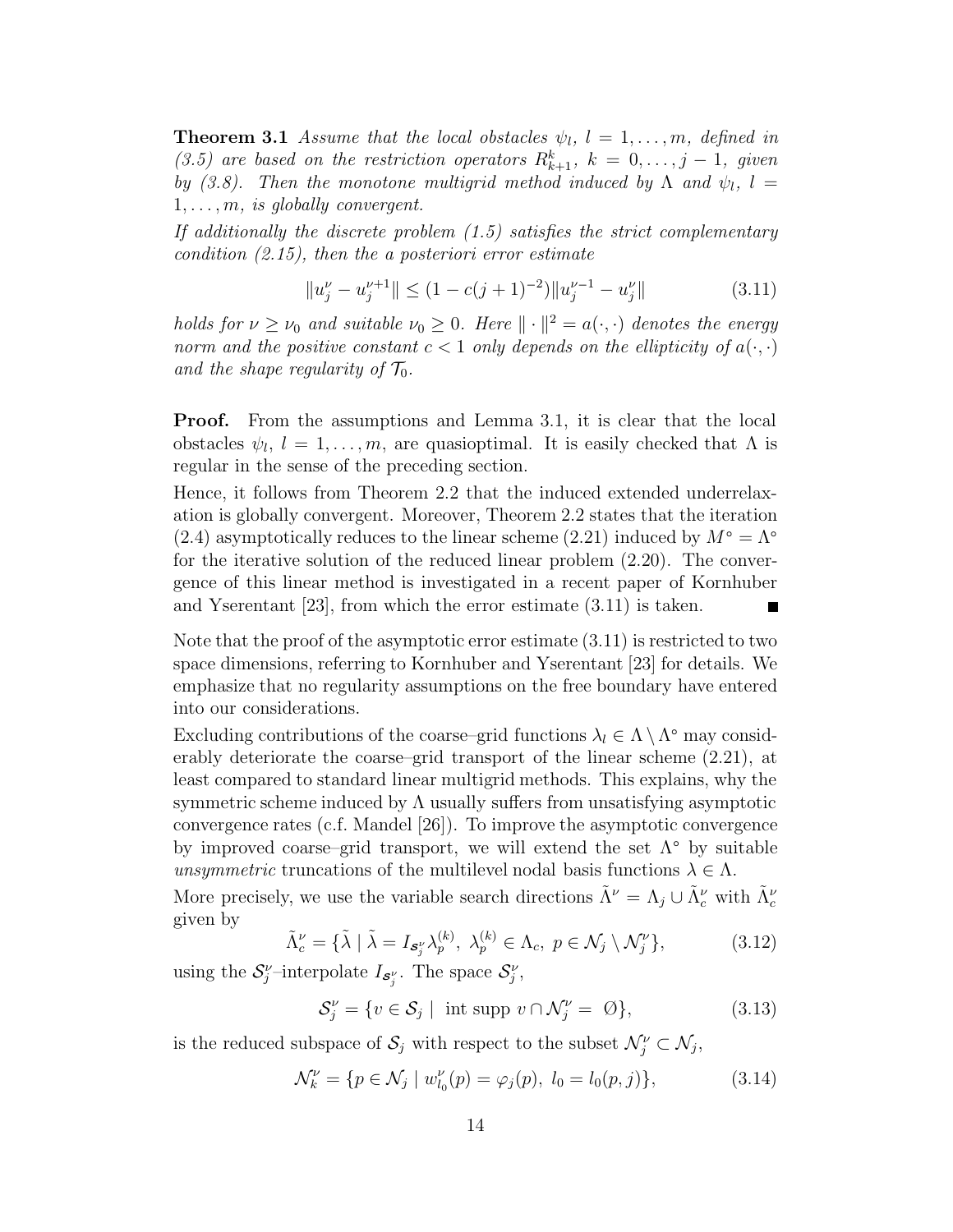which is fixed by the intermediate iterates  $w_l^{\nu}$  resulting from fine–grid corrections. To make sure that  $\tilde{\Lambda}^{\nu}$  is well–defined, the  $m^{\nu}$  elements  $\tilde{\lambda}_l = I_{\mathcal{S}^{\nu}_j} \lambda_p^{(k)}$  are ordered according to the refinement levels  $k$ , as indicated in  $(3.1)$ . Indeed, to evaluate the interpolation  $I_{\mathcal{S}'_j} \lambda_p^{(k)}$ ,  $\lambda_l \in \Lambda$ , only the subset  $\mathcal{N}'_j \cap$  int supp  $\lambda_l$  is required. But this subset is known from the preceding fine–grid corrections corresponding to  $p \in \text{int supp } \lambda_l$ . Note that the inactivation of an active point  $p \in \mathcal{N}_j^{\bullet}(u_j^{\nu})$  of  $u_j^{\nu}$  can be caused only by the corresponding fine–grid correction.

It is easily checked that the truncated functions  $\tilde{\lambda}_l \in \tilde{\Lambda}^{\nu}$  still satisfy condition (2.14) with constants  $c_1, c_2$  not depending on  $\nu$ . We clearly have  $\mathcal{N}_j^{\nu} \subset$  $\mathcal{N}_j^{\bullet}(u_j^{\nu+1})$  for all  $\nu \geq 0$ . Moreover, it immediately follows that

$$
\mathcal{N}_j^{\nu} = \mathcal{N}_j^{\bullet}(u_j), \quad \mathcal{S}_j^{\nu} = \mathcal{S}_j^{\circ}, \quad \nu \ge \nu_0,\tag{3.15}
$$

holds, if the active sets satisfy  $\mathcal{N}^{\bullet}(w_l^{\nu}) = \mathcal{N}^{\bullet}_j(u_j)$ , for  $l = 1, \ldots, m^{\nu}$  and  $\nu \geq \nu_0$ . Hence,  $\tilde{\Lambda}^{\nu}$  is regular for any sequence  $\mathcal{N}_j^{\nu}$  defined in (3.14). Of course, we have

$$
\Lambda^{\circ} \subset \tilde{\Lambda}^{\circ} = \{ \tilde{\lambda} \mid \tilde{\lambda} = I_{\mathcal{S}_{j}^{\circ}} \lambda_{p}^{(k)}, \ \lambda_{p}^{(k)} \in \Lambda, \ p \in \mathcal{N}_{j}^{\circ} \}
$$

so that we can expect an improved asymptotic convergence of *unsymmetric* multigrid methods induced by Λ˜ *<sup>ν</sup>*.

Utilizing a related version of Lemma 3.1, we can derive a sequence of quasioptimal local obstacles  $\tilde{\psi}_l^{\nu} \in \tilde{V}_l = \text{span}\{\tilde{\lambda}_l\}$  by suitable recursive restriction

$$
\tilde{\psi}^{(k)} = \tilde{R}_{k+1}^k (\tilde{\psi}^{(k+1)} - v^{(k+1)}), \ \ k = j - 1, \dots, 0,
$$
\n(3.16)

of the defect obstacle  $\tilde{\psi}^{(0)} = \varphi_j - u_j^{\nu}$  and the definition

$$
\tilde{\psi}_l^{\nu} = \tilde{\psi}^{(k)}(p)\tilde{\lambda}_p^{(k)}, \quad l = l(p, k) = 1, \dots, m^{\nu}.
$$
\n(3.17)

Appropriate restriction operators  $\tilde{R}_{k+1}^k$  are obtained by a slight modification of the restrictions  $R_{k+1}^k$  defined in (3.8). More precisely, for given  $v \in \mathcal{S}_{k+1}$ , we formally set  $v(p_e) = \infty$ , if  $p_e \in \mathcal{N}_{k+1} \cap \mathcal{N}_j^{\nu}$  and then compute the coefficients  $v_p$  and  $v_q$  appearing in (3.9) as described above. In this way, we obtain modified local operators  $\tilde{R}_e : \mathcal{S}_{k+1} \to \mathcal{S}_{k+1}, e \in \mathcal{E}'_k$ , generating the restrictions  $\tilde{R}_{k+1}^k$ ,  $k = j - 1, \ldots, 0$ , by the definition

$$
\tilde{R}_{k+1}^k v = I_{\mathbf{s}_k} \circ \tilde{R}_{e_s} \circ \dots \circ \tilde{R}_{e_1} v, \ \ v \in \mathcal{S}_{k+1}.
$$
\n(3.18)

**Theorem 3.2** *Assume that the local obstacles*  $\tilde{\psi}_l^{\nu}$ ,  $l = 1, \ldots, m^{\nu}$ , defined in *(3.17)* are based on the restriction operators  $\tilde{R}_{k+1}^k$ ,  $k = 0, \ldots, j-1$ , given *by* (3.18). Then the monotone multigrid method induced by  $\tilde{\Lambda}^{\nu}$  and  $\tilde{\psi}^{\nu}_l$ ,  $l =$ 1*,...,m<sup>ν</sup>, is globally convergent.*

*If additionally the discrete problem (1.5) satisfies the strict complementary condition (2.15), then the iterates*  $u_j^{\nu}$  *satisfy an a posteriori error estimate of the form (3.11) for all*  $\nu \geq \nu_0$  *and suitable*  $\nu_0 \geq 0$ *.*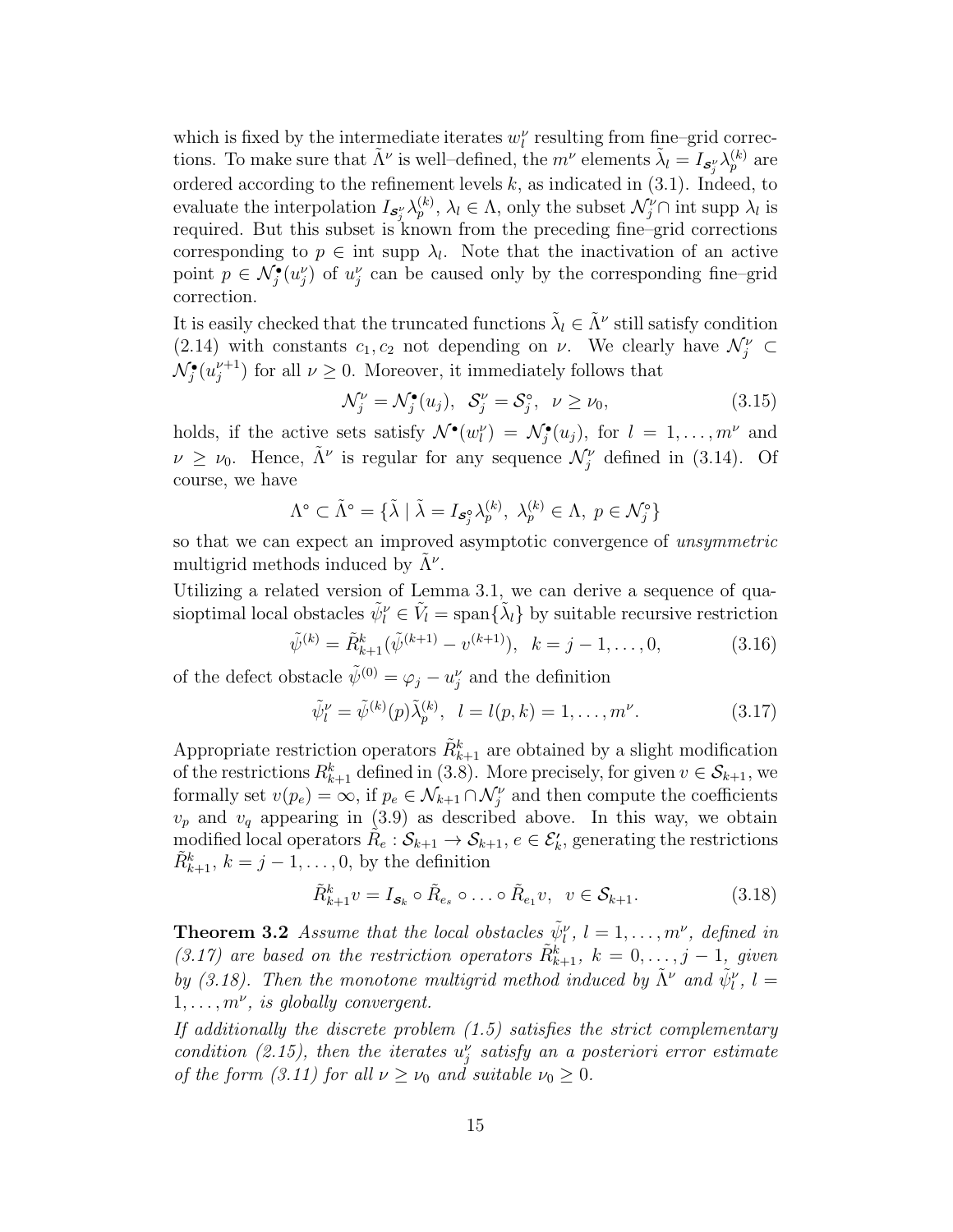**Proof.** Following the proof of Theorem 3.1 the assertions are immediately deduced from Theorem 2.2 and the results in [23].

We emphasize that both the symmetric and the unsymmetric monotone multigrid method can be implemented as a usual multigrid V–cycle.

Indeed, the symmetric multigrid method amounts to a sequence of projected Gauss–Seidel smoothings on the refinement levels  $k = j, \ldots, 0$ . Starting with  $\psi^{(j)} = \varphi_j - u_j^{\nu}$ , the obstacle  $\psi^{(k)} \in \mathcal{S}_k$  on level *k* is resulting from the restriction (3.4) of the corrected obstacle  $\psi^{(k+1)} - v^{(k+1)}$  on the preceding level. On coarse grids the stiffness matrix and the residual are obtained by usual weighted restriction. Finally, the corrections are interpolated to the finest level by canonical prolongation.

The unsymmetric multigrid method can be arranged as a modification of the symmetric scheme, making sure that the points  $p \in \mathcal{N}_j^{\nu}$  do not enter further calculations. In particular, these points must not contribute to the weighted restriction of the residual *and* of the stiffness matrix and to the prolongated corrections. To avoid unnecessary computational work, the possibly varying restriction of the stiffness matrix has to be implemented carefully.

We have recovered the well–known local modifications of the canonical restrictions and prolongations in the neighborhood of the free boundary (c.f. Brandt and Cryer [6] ). Recall that the way we are using these modifications is justified by the convergence results mentioned above. It turns out that this advantage pays off in actual computations as reported in the next section.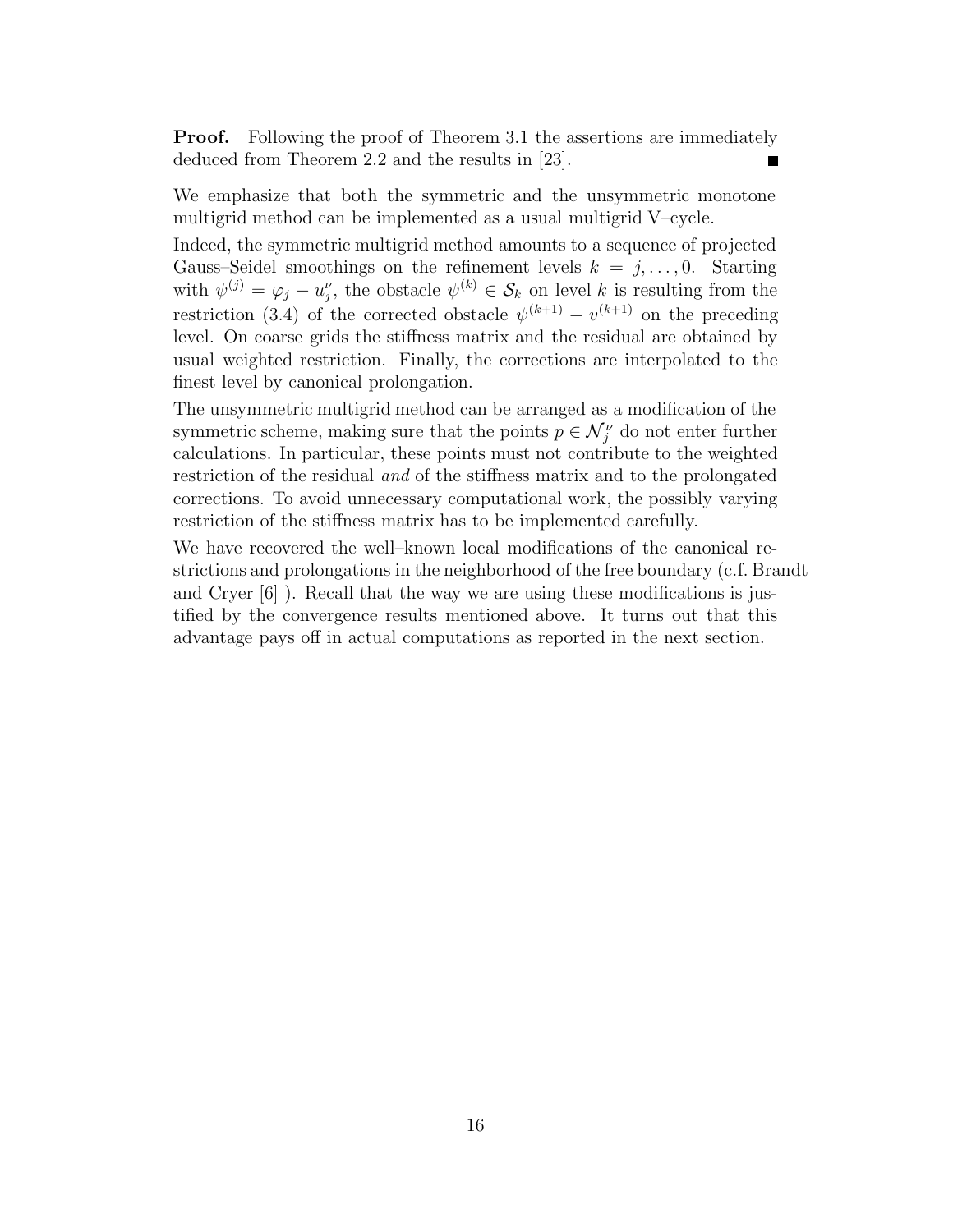## Chapter 4

#### Numerical Experiments

In this section, we consider the numerical solution of the obstacle problem (1.1) with the quadratic form  $a(\cdot, \cdot)$ , the right hand side  $\ell(\cdot)$  and the constraints  $\mathcal{K} \subset H_0^1(\Omega)$  given by

$$
a(v, w) = \int_{\Omega} \partial_1 v \ \partial_1 w + \partial_2 v \ \partial_2 w \ dx, \ \ell(v) = 2C \int_{\Omega} v \ dx
$$

and

 $\mathcal{K} = \{ v \in H_0^1(\Omega) | v(x) \leq \text{dist}(x, \partial \Omega), \text{ a.e. in } \Omega \},$ 

respectively. For simplicity, we use the unit square  $\Omega = (0,1) \times (0,1)$ . The resulting optimization problem is modeling the elasto–plastic torsion of a cylindrical bar with cross–section  $\Omega$ , where the active points characterize the plastic region, while the material is considered elastic in nonactive points. The solution *u* represents the stress potential and the applied twist angle is expressed by the parameter *C*. We refer for example to Rodrigues [27] for further information.

The elastic region is located along the diagonals of  $\Omega$  and becomes arbitraryly small with increasing *C*, rendering a challenging test example for various numerical methods (see [9, 12, 15, 18]).



Figure 4.1: Initial Triangulation  $\mathcal{T}_0$ 

The continuous problem (1.1) is discretized with respect to various triangulations  $\mathcal{T}_j$ ,  $j = 0, \ldots, 8$ , resulting from *j* uniform refinement steps applied to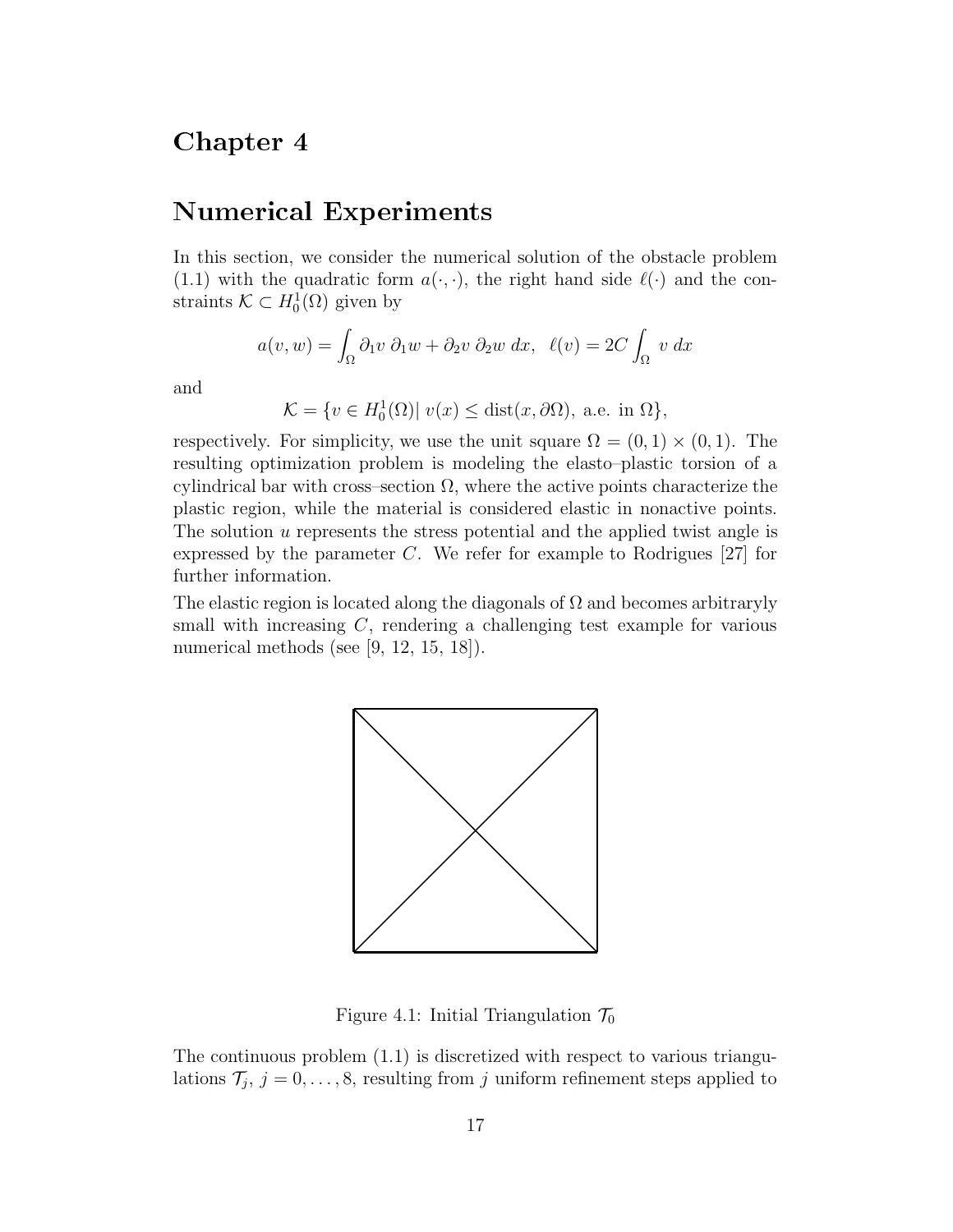

Figure 4.2: Level Curves and Active Sets for  $C = 2.5$  and  $C = 10$ .

the initial triangulation  $\mathcal{T}_0$ , which is shown in Figure 4.1. The combination with adaptive techniques as applied successfully in [10, 18, 22, 21] will be treated in a forthcoming paper. The level curves and (shaded) plastic regions of the approximate solutions on refinement level  $j = 6$  corresponding to the parameters  $C = 2.5$  and  $C = 10$ , are depicted in the left and the right picture of Figure 4.2, respectively.

The resulting discrete problems of the form (1.5) are solved iteratively comparing the four different multigrid methods described as follows.

- SYMMA: The symmetric multigrid method proposed by Mandel [25, 26]. SYMKH: The symmetric multigrid method with new restriction of the defect obstacle (c.f. Theorem 3.1).
- BRCR: A variant of the multigrid methods proposed by Brandt and Cryer [6].
- UNSYMKH: The unsymmetric multigrid method with modified new restrictions (c.f. Theorem 3.2).

For all four methods we only consider the V–cycle with one pre–smoothing step. The multigrid method BRCR needs some further explanation. The method is based on the full approximation scheme (FAS), using pointwise restrictions of the unknowns and the obstacle function. The stiffness matrix on the coarse grids is induced by the quadratic form  $a(\cdot, \cdot)$ . The weighted restriction of the residuals and the weighted interpolation of the corrections are modified such that active points do not contribute to the restriction and such that coarse–grid corrections do not cause the inactivation of active points. Note that BRCR seems to be the most prominent of several other variants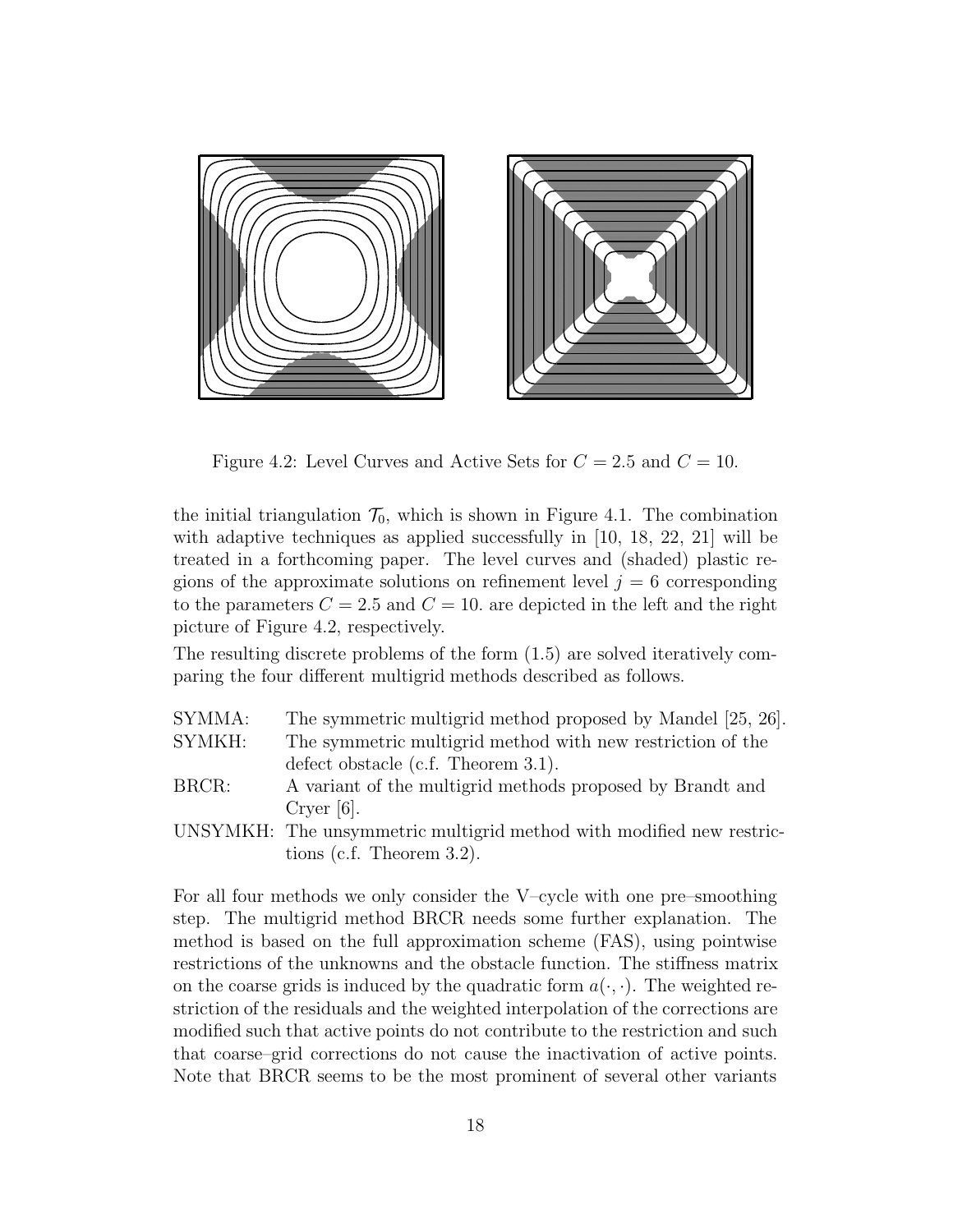proposed in [6]. Though there is a lot of similarity to the unsymmetric method, BRCR is not monotone.

The implementation was carried out in the framework of the finite element code KASKADE (c.f. Roitzsch [28, 29]) and we used a SPARC IPX workstation for the actual computation.



Figure 4.3: Comparison of the Iterative Errors for  $C = 2.5$  and  $j = 6$ 

In our first experiment we investigate the convergence behavior of the four multigrid methods for the fixed initial iterate  $u_j^0 = 0$  and fixed refinement level  $j = 6$ . Figure 4.3 gives an overview on the iterative errors occurring for the parameter  $C = 2.5$ . The overall convergence of all methods can be divided into a transient phase, dominated by the search for the exact active set, and an asymptotic phase, corresponding to the iterative solution of the reduced linear scheme. This observation supports the analysis contained in the second section. Moreover, it indicates that the common description of the global convergence behavior by just one averaged convergence rate may be misleading.

As expected, the new restrictions (3.8) applied in SYMKH provide slightly better transient convergence rates than Mandel's restrictions (3.7) used in SYMMA. The asymptotic behavior of both symmetric methods, relying on the same reduced splitting, clearly remains the same. Compared to SYMKH, the transient convergence behavior of UNSYM scarcely suffers from the fact that coarse–grid corrections must not cause any inactivation. On the other hand, we have a tremendous improvement of the asymptotic convergence rate, becoming approximately the same as in the unconstrained case. Though the transient behavior of BRCR exhibits the intrinsic lack of monotonicity, both symmetric schemes SYMMA and SYMKH are clearly outperformed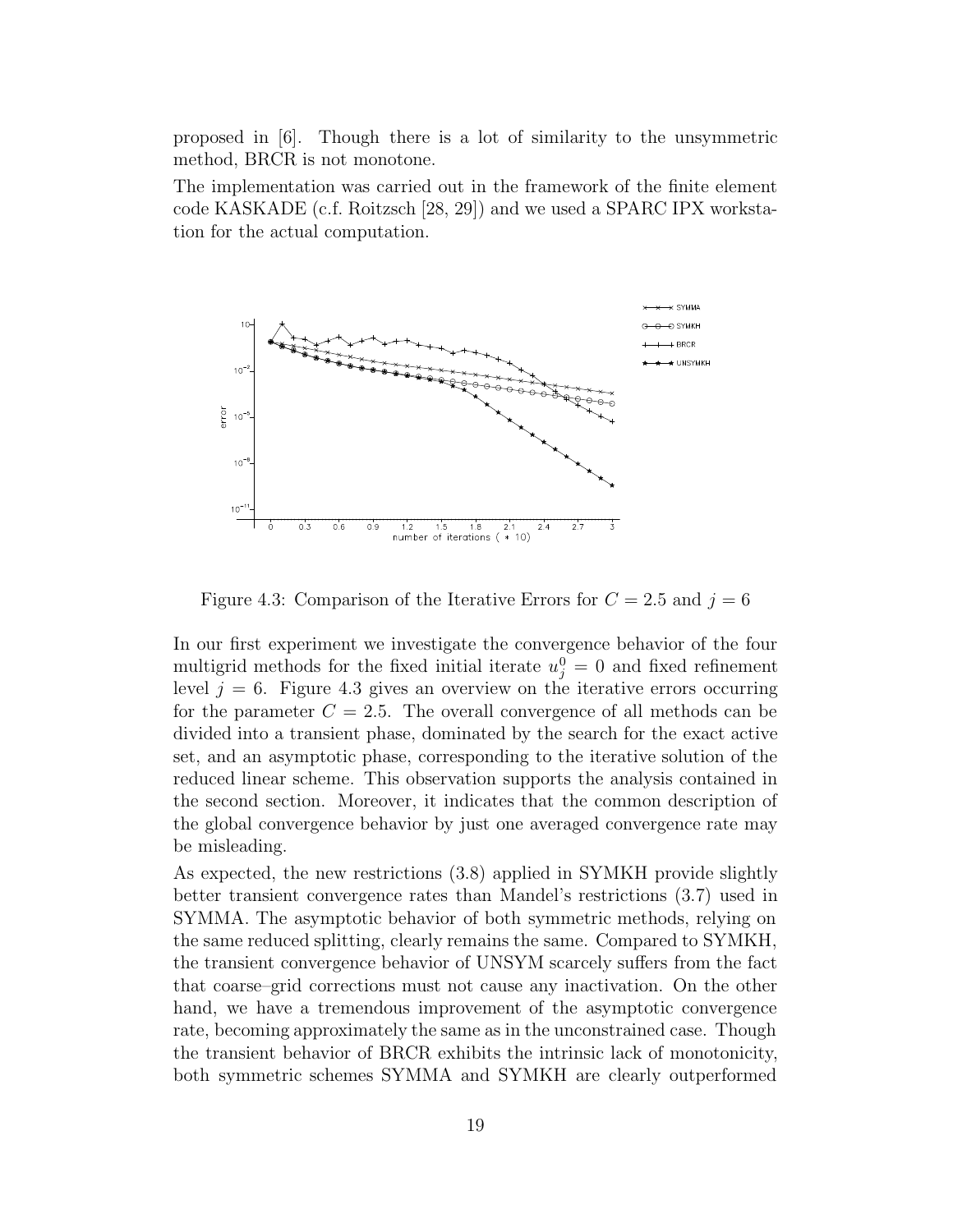once the asymptotic phase is reached.



Figure 4.4: Comparison of the Iterative Errors for  $C = 10$ . and  $j = 6$ 

To check the robustness of the four multigrid methods, the twist angle *C* is now switched to  $C = 10$ . The corresponding iteration history is shown in Figure 4.4. While the convergence behavior of the three monotone multigrid methods remains basically unchanged, we did not observe convergence of BRCR within the first 400 iteration steps. Note that BRCR entered an infinite loop if applied to the same problem on the lower refinement level  $j = 4$ , while (slow) convergence occurred for  $j = 5$ . This lack of robustness of Brandt and Cryer's method is well–known for quite a while (c.f. Bollrath [4], p. 29). However, such cases as resulting from the choice of  $C = 10$ . were considered as artificial compared to moderate situations as provided by  $C = 2.5.$ 

Using the moderate value  $C = 2.5$ , we now concentrate on the variation of the convergence behavior with varying refinement level *j*. Starting with  $u_j^0 = 0$ on the levels  $j = 0, \ldots, 8$ , we found that the transient and the asymptotic convergence rates of UNSYM seem to be uniformly bounded by about 0*.*8 and 0*.*4, respectively. However, the number of iterations, which is needed to reach the asymptotic phase, grows exponentially with the refinement levels *j*. Related results were obtained for the other three methods.

To provide a more realistic situation, the artificial initial iterate  $u_j = 0$  is now replaced by the interpolated solution from the previous level. It turns out that in this way the transient phase is almost eliminated from the convergence history. As the iteration immediately enters the asymptotic phase, it now makes sense to consider the usual averaged convergence rates  $\rho_j$  given by

$$
\rho_j = \sqrt[p_0]{\varepsilon_j^{\nu_0}/\varepsilon_j^0}, \ \ j=0,\ldots,8,
$$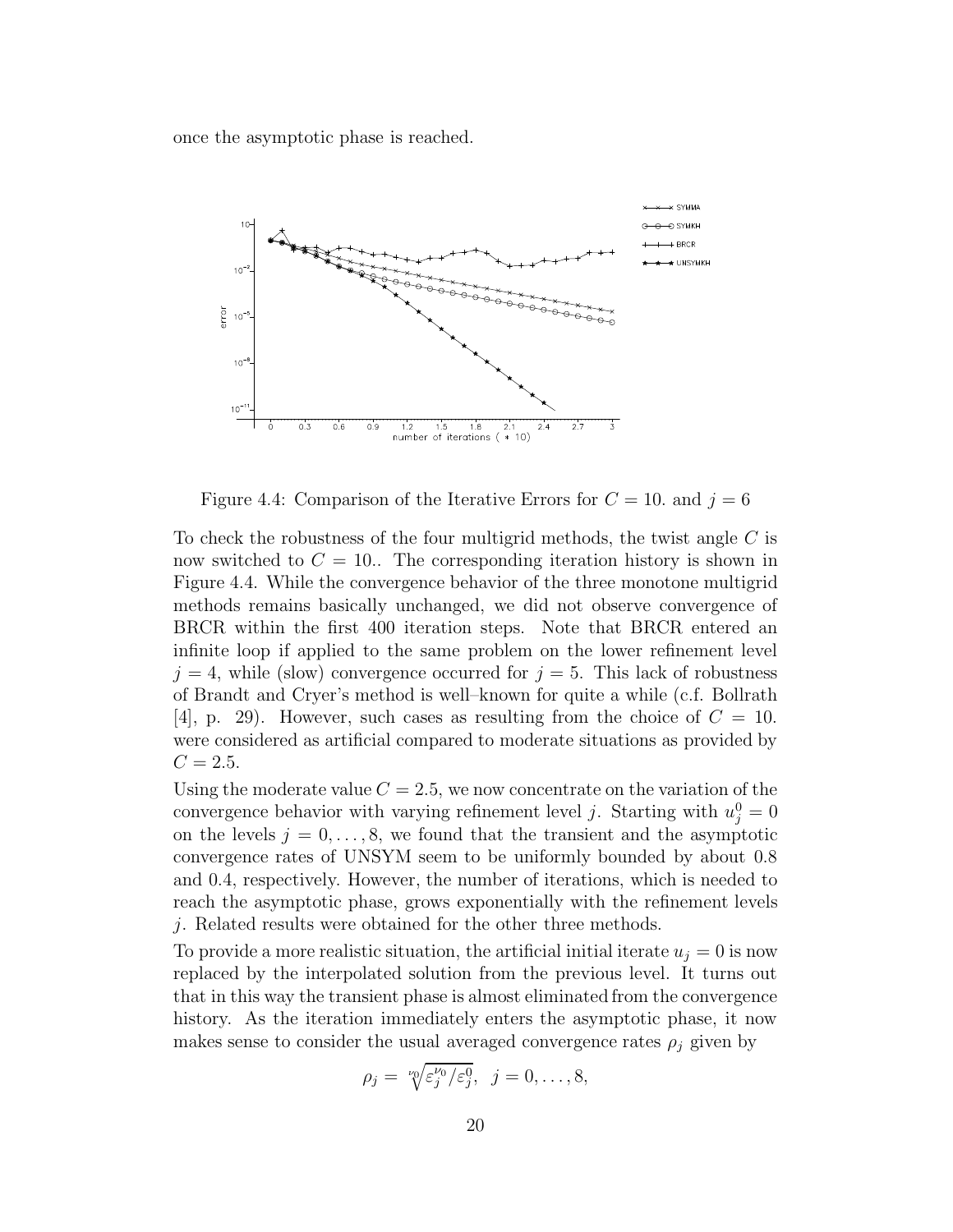

Figure 4.5: Comparison of the Convergence Rates for *C* = 2*.*5

where  $\varepsilon_j^{\nu}$  denotes the iterative error after  $\nu$  iteration steps and  $\nu_0$  is chosen such that  $\varepsilon_j^{\nu_0} < 10^{-12}$ . For each of the four multigrid methods in question, Figure 4.5 shows the dependency of  $\rho_j$  on the refinement level *j*. As expected from the same asymptotic behavior of SYMMA and SYMKH, we obtain almost the same results of both symmetric methods. The convergence rates seem to saturate at about 0*.*8. Due to the good initial iterates, the excellent asymptotic convergence rates of BRCR and UNSYM now preserve during the whole iteration process.

In practical calculations, the discrete problem (1.5) should be solved only up to discretization accuracy. If applied to the present example, this strategy requires one or two iteration steps of UNSYM on each level, to reduce the iterative error to one tenth of the discretization error. This is the same efficiency as observed in the corresponding unconstrained case.

**Acknowledgements.** The work on the present paper was stimulated by frequent discussions with F. Bornemann, R.H.W. Hoppe, H. Yserentant and my students. Special thanks to P.Deuflhard for various important remarks and suggestions an to R. Roitzsch for providing a comfortable software environment for the implementation.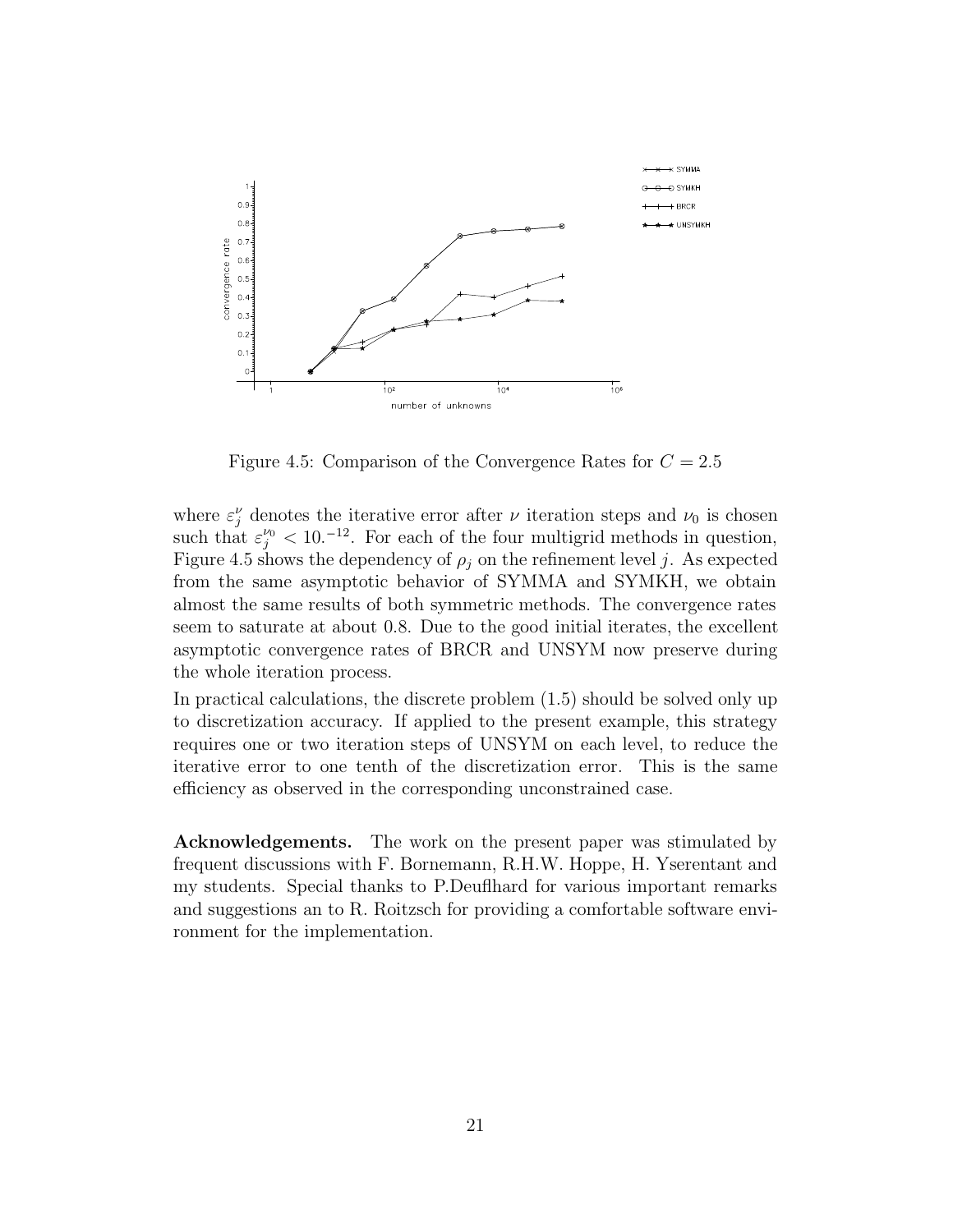# Bibliography

- [1] C. Baiocchi, A. Capelo: *Variational and Quasivariational Inequalities.* Wiley, Chichester (1984)
- [2] R.E. Bank, T. Dupont, H. Yserentant: *The Hierarchical Basis Multigrid Method.* Numer. Math. **52**, p. 387–404 (1988)
- [3] R.E. Bank, A.H. Sherman, H. Weiser: *Refinement Algorithm and Data Structures for Regular Local Mesh Refinement.* Scientific Computing, (R. Stepleman et al., eds.), Amsterdam: IMACS North–Holland, p. 3– 17 (1983)
- [4] C. Bollrath: *Zwei Mehrgitterverfahren zur numerischen Berechnung von stationären Strömungen durch poröse Medien mit freiem Rand.* Dissertation, Universität Bochum (1985)
- [5] F. Bornemann, B. Erdmann, R. Kornhuber: *Adaptive Multilevel Solution of 3–D Elliptic Boundary Value Problems.* To appear in: Int. J. Numer. Meth. Eng. (1993)
- [6] A. Brandt, C.W. Cryer: *Multigrid Algorithms for the Solution of Linear Complementarity Problems Arising from Free Boundary Problems.* SIAM J. Sci. Stat. Comput., **4**, p. 655–684 (1983)
- [7] R.W. Cottle, J.S Pang, R.E. Stone: *The Linear Complementary Problem.* Academic Press, Boston (1992)
- [8] P. Deuflhard, P. Leinen, H. Yserentant: *Concepts of an Adaptive Hierarchical Finite Element Code.* IMPACT Comput. Sci. Engrg. **1**, p. 3–35 (1989)
- [9] B. Erdmann, R.H.W. Hoppe, R. Kornhuber: *Adaptive Multilevel – Methods for Obstacle Problems in Three Space Dimensions.* To appear in: Proceedings of the 9. GAMM–Seminar Kiel (W. Hackbusch, G. Wittum, eds.), Vieweg, Braunschweig (1994)
- [10] B. Erdmann, M. Frei, R.H.W. Hoppe, R. Kornhuber, U. Wiest: *Adaptive Finite Element Methods for Variational Inequalities.* To appear in: East–Western Journal on Numerical Mathematics (1993)
- [11] R. Glowinski: *Numerical Methods for Nonlinear Variational Problems.* Springer Verlag, New York (1984)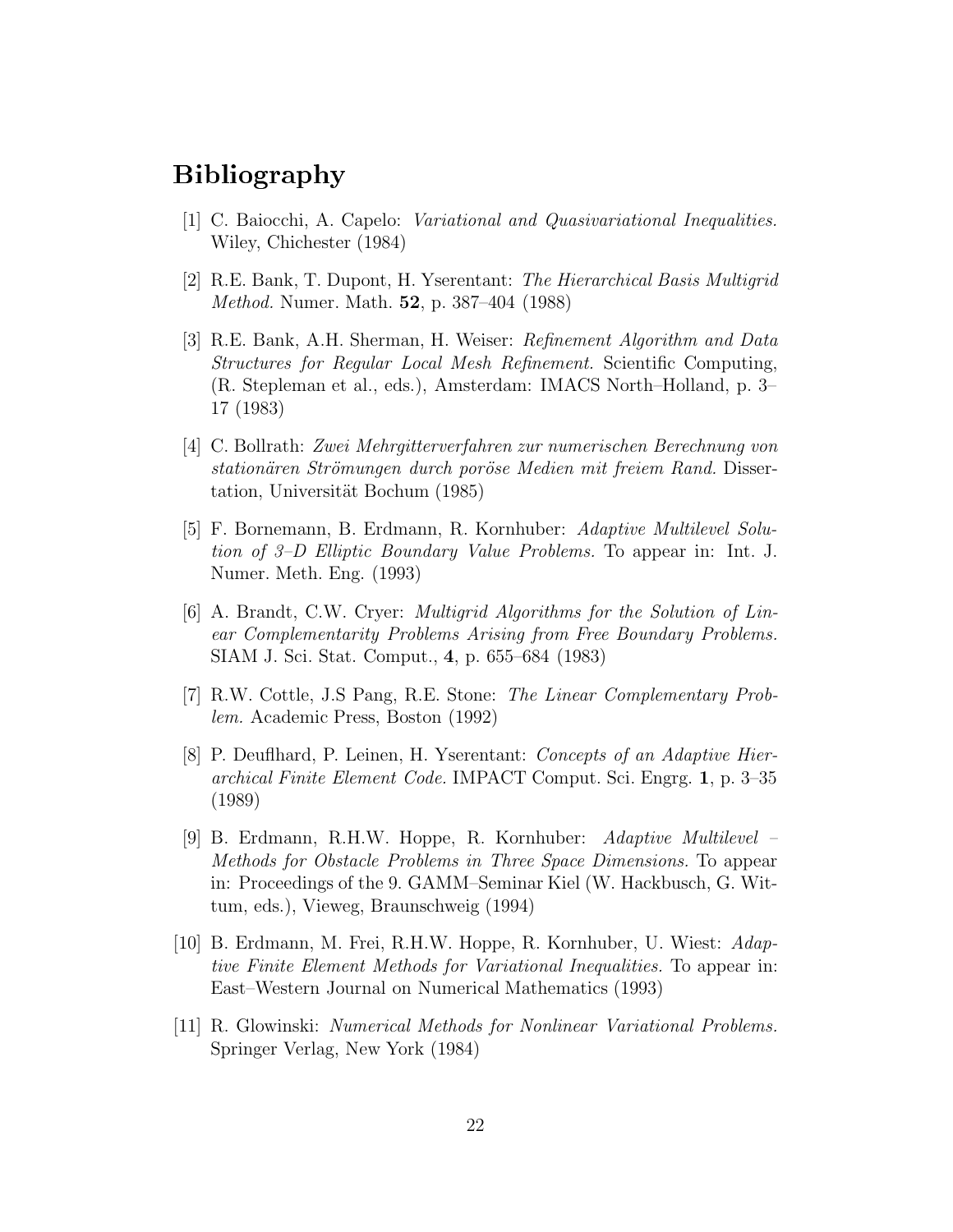- [12] R. Glowinski, J.L. Lions, R. Trémolières: *Numerical Analysis of Variational Inequalities.* North–Holland, Amsterdam (1981)
- [13] W. Hackbusch: *Multi–Grid Methods and Applications.* Springer Verlag, Berlin (1985)
- [14] W. Hackbusch, H.D. Mittelmann: *On Multigrid Methods for Variational Inequalities.* Numer. Math., **42**, p. 65–76 (1983)
- [15] R.H.W. Hoppe: *Multigrid Algorithms for Variational Inequalities.* SIAM J. Numer. Anal., **24**, p. 1046–1065 (1987)
- [16] R.H.W. Hoppe: *Two–sided Approximations for Unilateral Variational Inequalities by Multigrid Methods.* Optimization, **18**, p. 867–881 (1987)
- [17] R.H.W. Hoppe: *Une m´ethode multigrille pour la solution des probl`emes d'obstacle.* M<sup>2</sup> AN, **24**, p. 711–736 (1990)
- [18] R.H.W. Hoppe, R. Kornhuber: *Adaptive Multilevel–Methods for Obstacle Problems.* To appear in: SIAM J. Numer. Anal. (1993)
- [19] D. Kinderlehrer, G. Stampacchia: *An Introduction to Variational Inequalities and Their Applications.* Academic Press, New York (1980)
- [20] R. Kornhuber: *Monotone Multigrid Methods for Elliptic Variational Inequalities II.* Preprint SC 93–19, Konrad–Zuse–Zentrum Berlin (ZIB) (1993)
- [21] R. Kornhuber, R. Roitzsch: *Self Adaptive Computation of the Breakdown Voltage of Planar pn–Junctions with Multistep Field Plates.* In: Proceedings of the 4th International Conference of Simulation of Semiconductor Devices and Processes. ( Fichtner et al., eds.), Zurich, p. 535– 543 (1991)
- [22] R. Kornhuber, R. Roitzsch: *Self Adaptive Finite Element Simulation of Reverse Biased pn–Junctions.* Comm. Numer. Meth. Eng. **9**, p. 243–250 (1993)
- [23] R. Kornhuber, H. Yserentant: *Multilevel Methods for Elliptic Problems on Roughly Bounded Domains.* Preprint SC 93–21, Konrad–Zuse– Zentrum Berlin (ZIB) (1993)
- [24] P.L. Lions: *On the Schwarz Alternating Method II.* In: Domain Decomposition Methods for Partial Differential Equations. (T.F. Chan et al., eds.), SIAM, Philadelphia, p. 47–70 (1989)